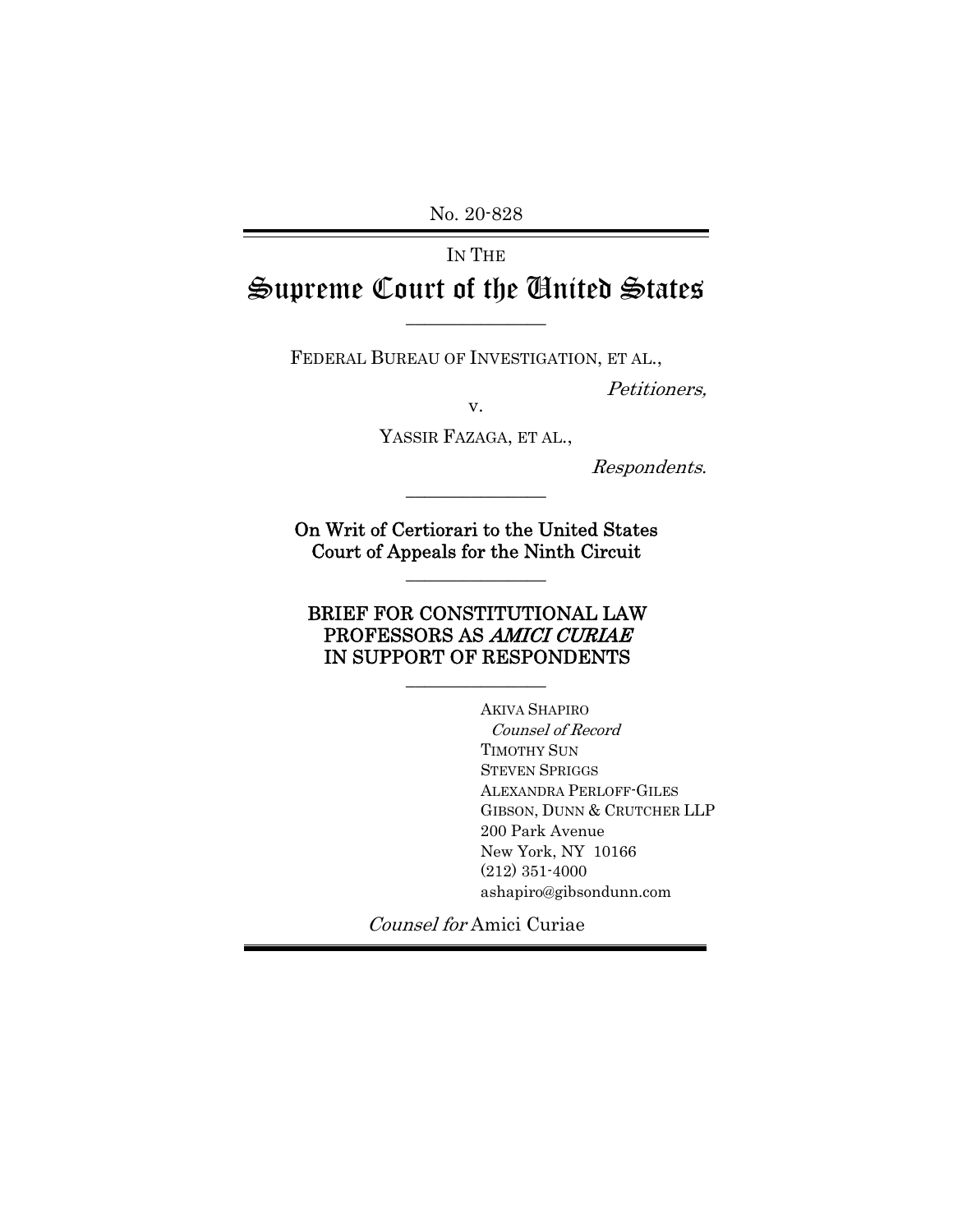## TABLE OF CONTENTS

| ۰, |
|----|
|----|

|                | INTEREST OF AMICI CURIAE1                                                                                                                                                |
|----------------|--------------------------------------------------------------------------------------------------------------------------------------------------------------------------|
|                | <b>INTRODUCTION AND SUMMARY OF</b>                                                                                                                                       |
|                |                                                                                                                                                                          |
| $\mathbf{I}$ . | The Fundamental Constitutional Promise<br>Of Religious Liberty Is At Stake In This                                                                                       |
| H.             | To Give Full Effect To The Free Exercise<br>Clause, Individuals Whose Religious<br>Liberties Are Infringed Must Be Provided<br>An Avenue To Seek Judicial Redress7       |
|                | III. To Vindicate The Framers' Intent To<br>Protect Free Exercise, This Court Cannot<br>Permit The Executive's Mere Invocation<br>Of National Security Concerns To Block |
|                |                                                                                                                                                                          |
|                | <b>APPENDIX</b>                                                                                                                                                          |
|                | Appendix A:                                                                                                                                                              |

i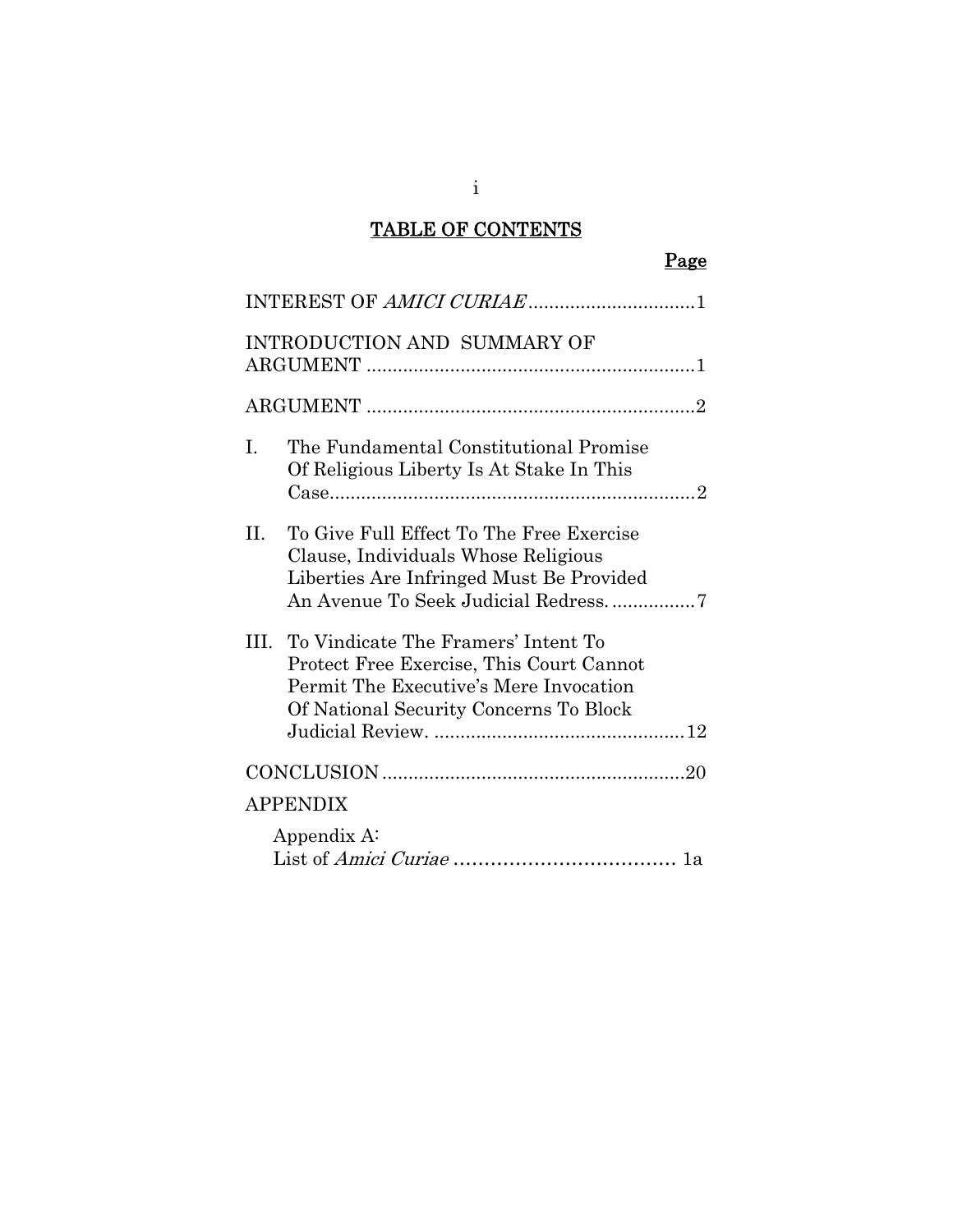## Page(s)

### Cases

| ACLU v. Dep't of Def.,<br>492 F. Supp. 3d 250 (S.D.N.Y. 2020) 13      |
|-----------------------------------------------------------------------|
| Al-Haramain Islamic Found., Inc. v.<br>Bush,                          |
| Arrigoni Enterprises, LLC v. Town of<br>Durham,                       |
| Baker v. Carr,                                                        |
| Bivens v. Six Unknown Named Agents<br>of Federal Bureau of Narcotics, |
| Board of Ed. of Kiryas Joel Village Sch.<br>Dist. v. Grumet,          |
| Bowen v. Mich. Acad. of Fam.<br>Physicians,                           |
| Bowen v. Roy,                                                         |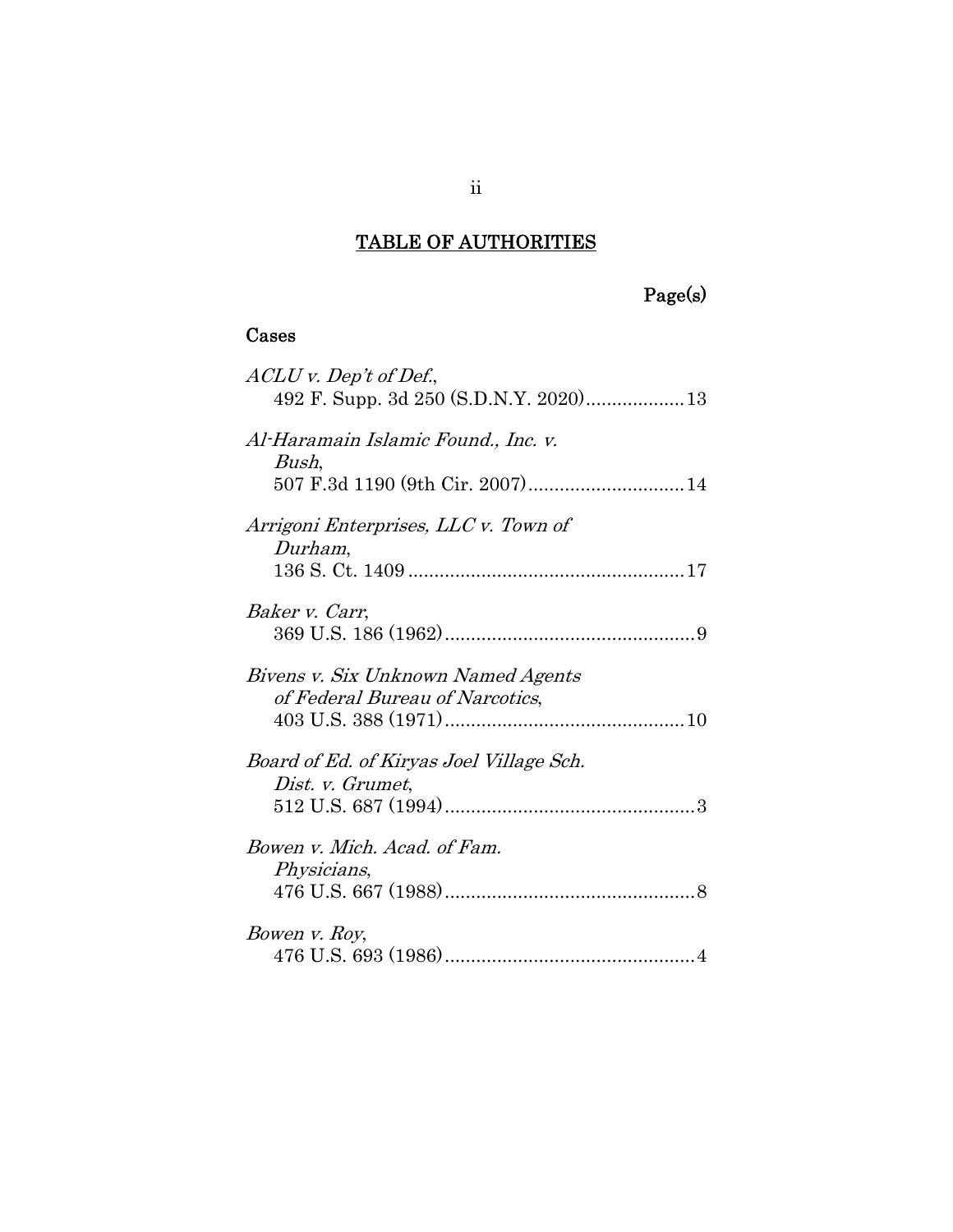## Page(s)

| Burwell v. Hobby Lobby Stores, Inc.,                          |
|---------------------------------------------------------------|
| Carey v. Piphus,                                              |
| Church of the Lukumi Babalu Aye, Inc.<br>v. City of Hialeah,  |
| City of Boerne v. Flores,                                     |
| Crawford v. Washington,                                       |
| Ellsberg v. Mitchell,<br>709 F.2d 51 (D.C. Cir. 1983)  14, 15 |
| Emp. Div. v. Smith,                                           |
| Everson v. Bd. of Educ. of Ewing,                             |
| Fazaga v. Fed. Bureau of Investigation,                       |
| Fulton v. City of Philadelphia,                               |

### iii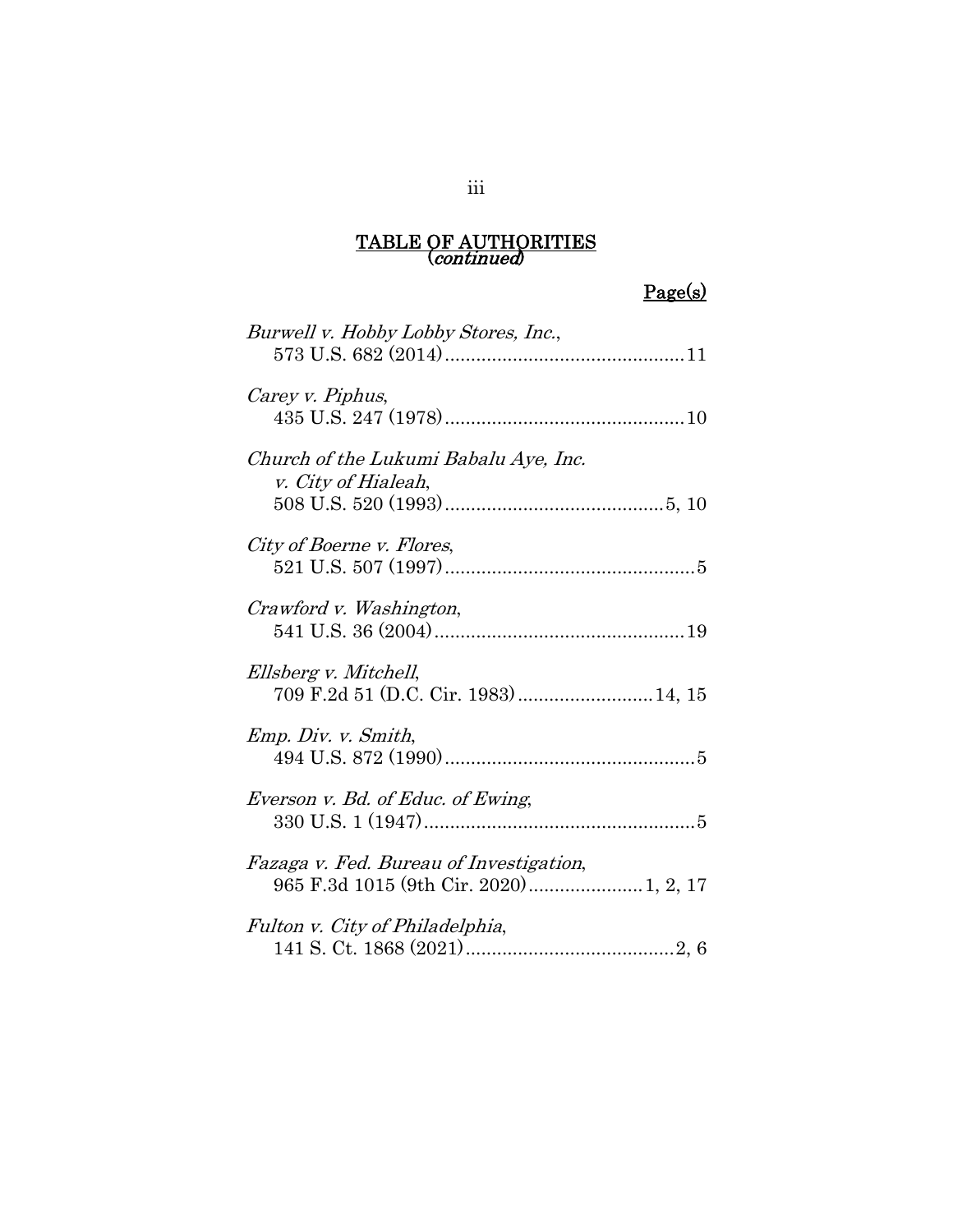## Page(s)

| Hamdi v. Rumsfeld,                                            |
|---------------------------------------------------------------|
| Japan Whaling Ass'n v. Am. Cetacean<br>Soc'y                  |
| John Doe, Inc. v. Mukasey,<br>549 F.3d 861 (2d Cir. 2008), as |
| Korte v. Sebelius,                                            |
| LeBlanc-Sternberg v. Fletcher,                                |
| Locke v. Davey,                                               |
| Marbury v. Madison,                                           |
| Masterpiece Cakeshop, Ltd. v. Colo.<br>Civil Rights Comm'n,   |
| McDaniel v. Paty,                                             |
| McGehee v. Casey,<br>718 F.2d 1137 (D.C. Cir. 1983)  12, 15   |

iv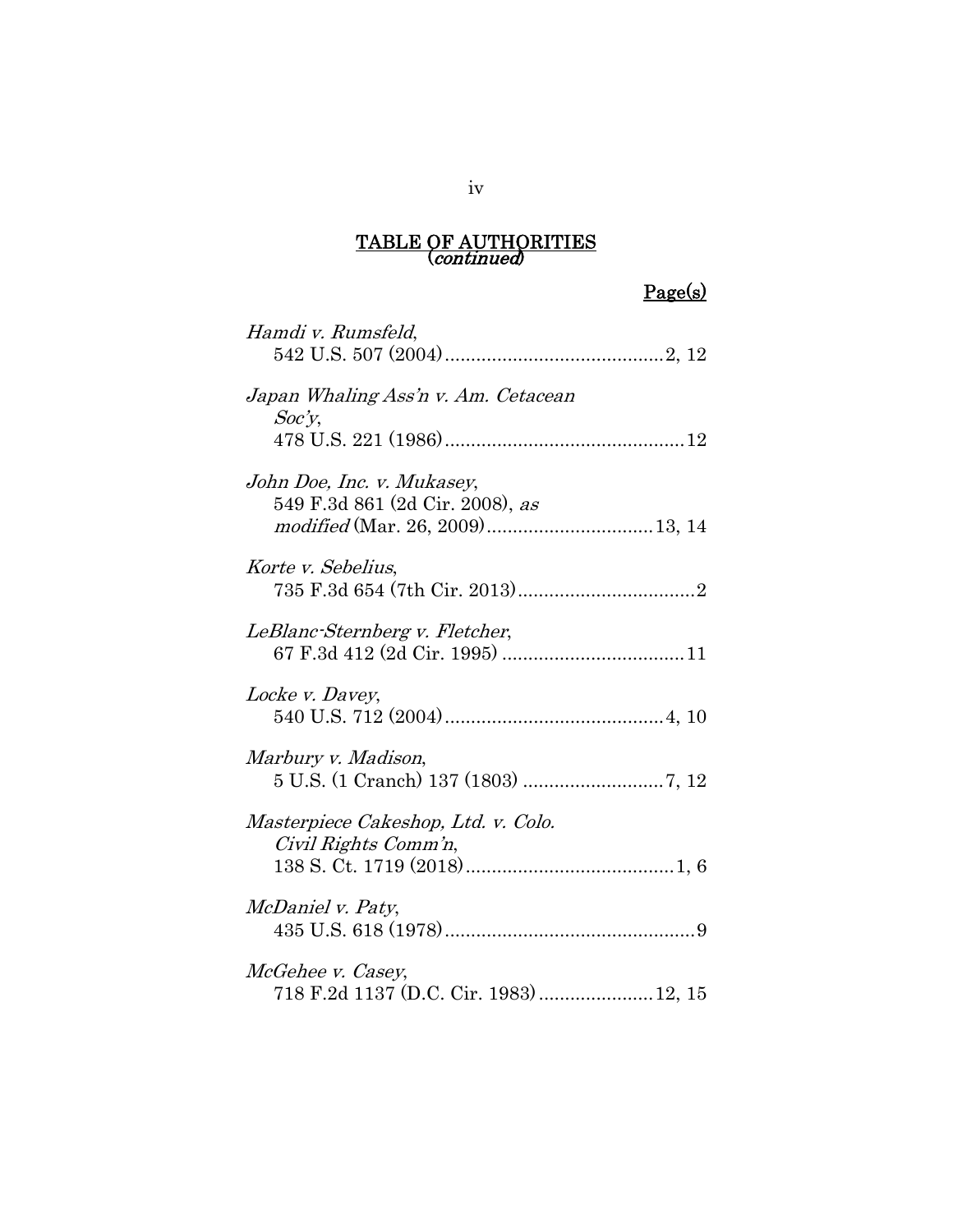Page(s)

| Mitchell v. Forsyth,                                     |
|----------------------------------------------------------|
| Mitchum v. Foster,                                       |
| Molerio v. FBI,                                          |
| N.Y. Times Co. v. U.S. Dep't of Just.,                   |
| N.Y. Times Co. v. United States,                         |
| Niemotko v. Maryland,                                    |
| Pena-Rodriguez v. Colorado,                              |
| Permoli v. Municipality No. 1 of City of<br>New Orleans, |
| Ralls Corp. v. Comm. on Foreign Inv. in<br>U.S.,         |
| Reynolds v. United States,                               |

v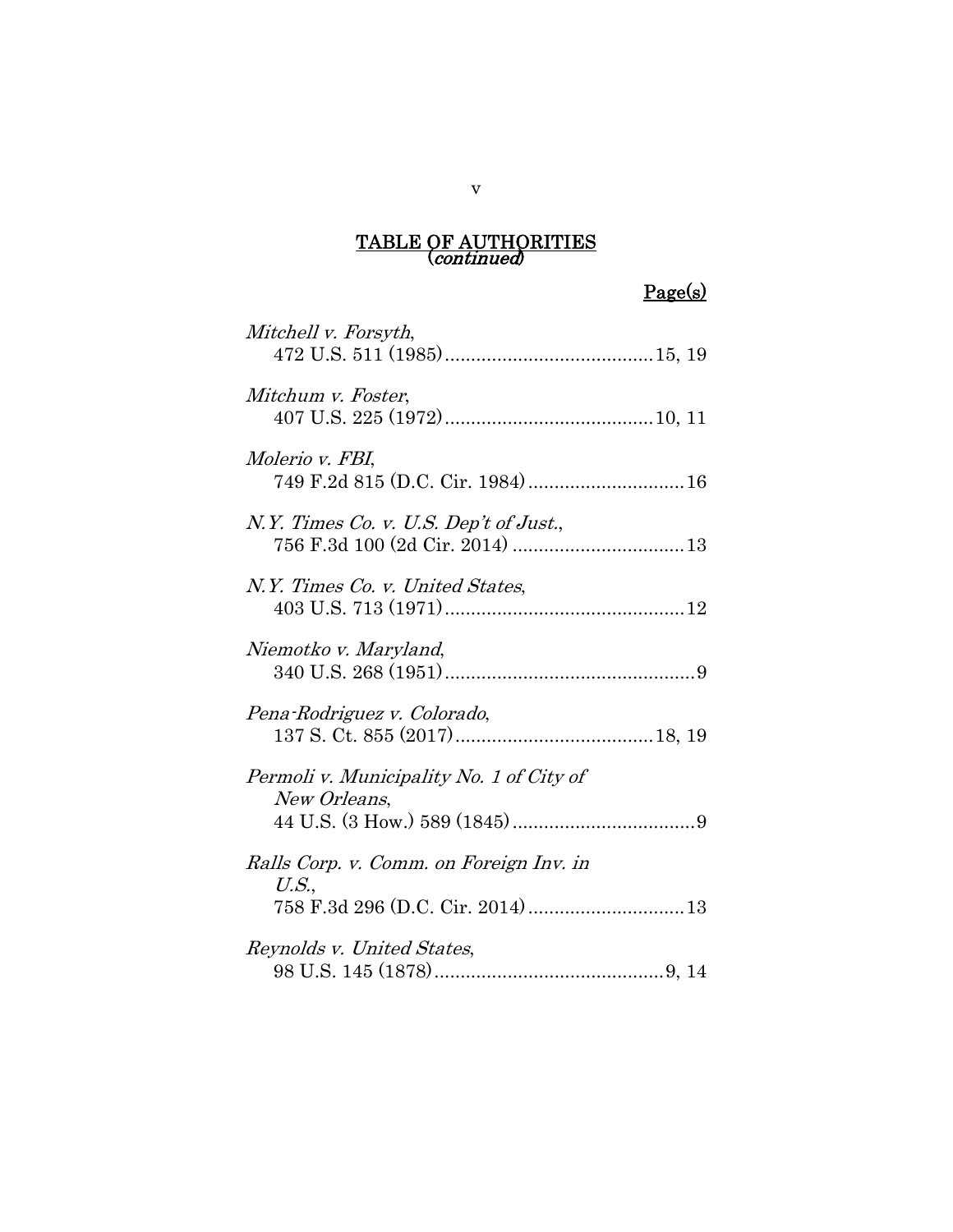## Page(s)

| Roman Cath. Diocese of Brooklyn v.<br>Cuomo,                      |
|-------------------------------------------------------------------|
|                                                                   |
| Sch. Dist. of Abington Twp. v. Schempp,                           |
| In re Sealed Case,<br>494 F.3d 139 (D.C. Cir. 2007)  15, 16, 17   |
| Trawinski v. United Tech.,                                        |
| Trinity Lutheran Church of Columbia,<br>Inc. v. Comer,            |
| In re United States,<br>872 F.2d 472 (D.C. Cir. 1989)  14, 15, 16 |
| United States v. Dawlett,                                         |
| Uzuegbunam v. Preczewski,                                         |
| W. Va. State Bd. of Educ. v. Barnette,                            |
| Washington v. Texas,                                              |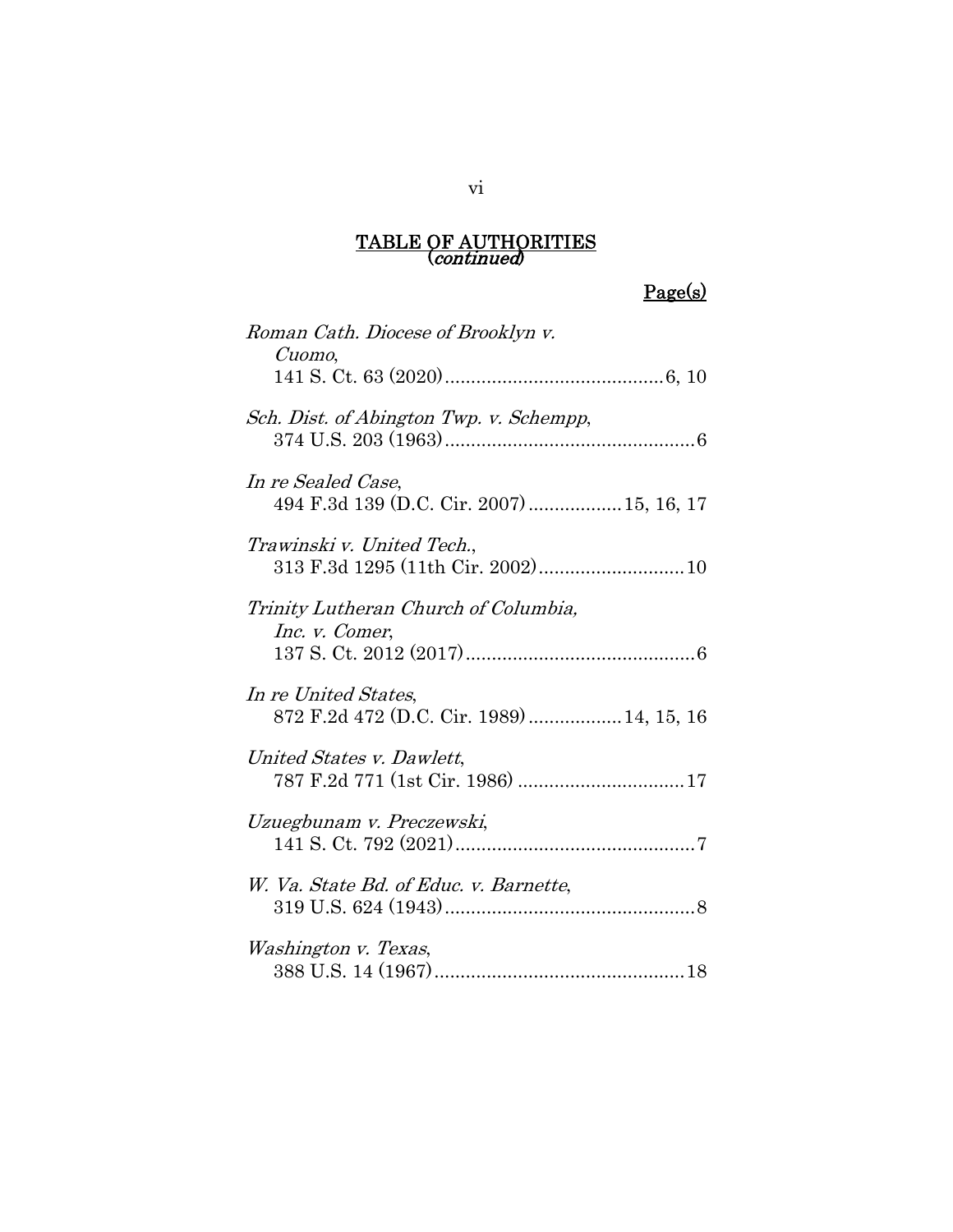## Page(s)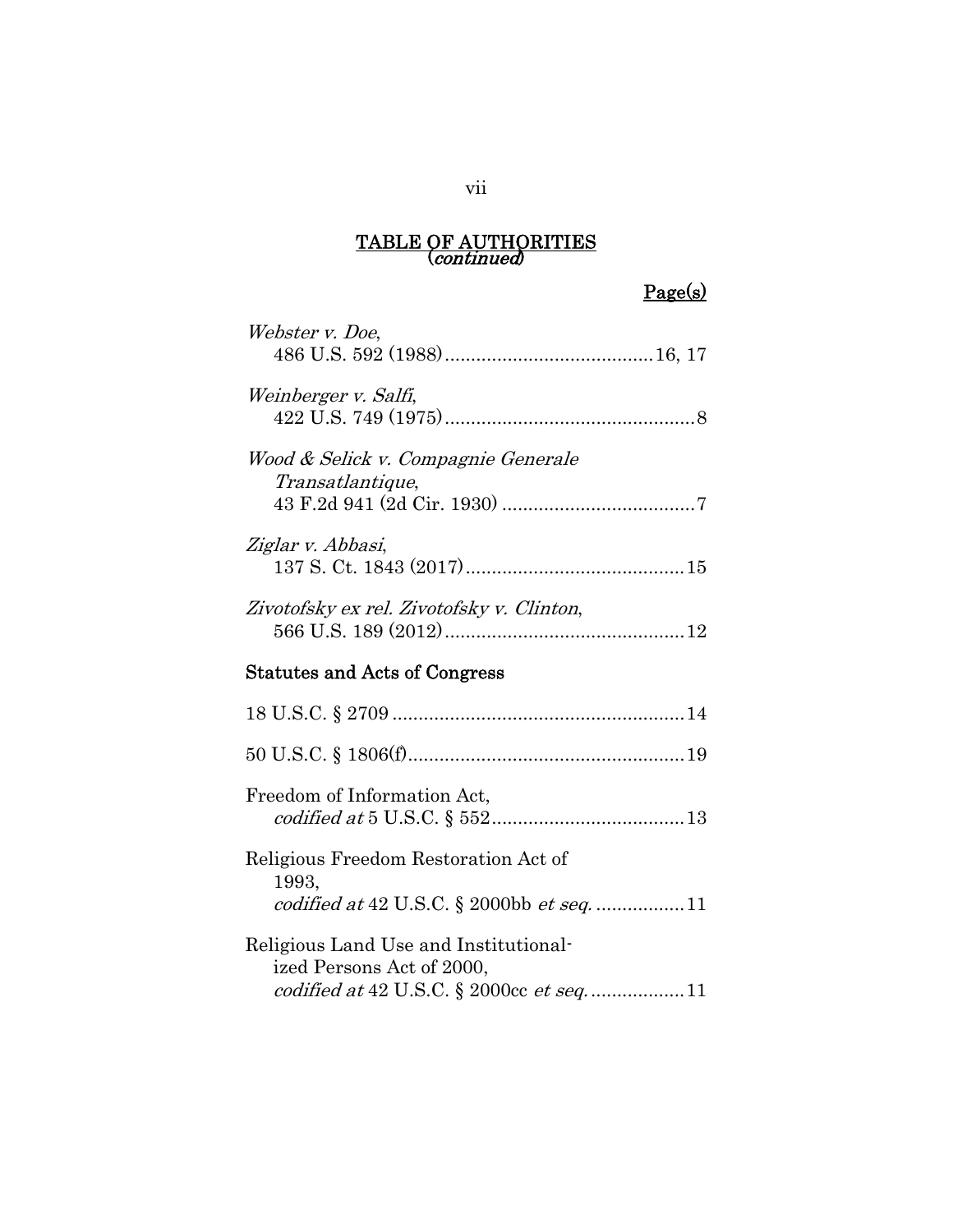## Page(s)

### Other Authorities

| Bret Boyce, <i>Equality and the Free</i>   |
|--------------------------------------------|
| <i>Exercise of Religion,</i>               |
|                                            |
| E. Gregory Wallace, <i>Justifying</i>      |
| Religious Freedom: The Western             |
| <i>Tradition,</i>                          |
|                                            |
| John Witte, Jr. & Joel A. Nichols,         |
| "Come Now Let Us Reason                    |
| Together": Restoring Religious             |
| Freedom in America and Abroad,             |
|                                            |
| Mark David Hall, <i>Jeffersonian Walls</i> |
| and Madisonian Lines: The Supreme          |
| Court's Use of History in Religion         |
| <i>Clause Cases,</i>                       |
|                                            |
| Michael W. McConnell, The Origins and      |
| Historical Understanding of Free           |
| <i>Exercise of Religion,</i>               |
|                                            |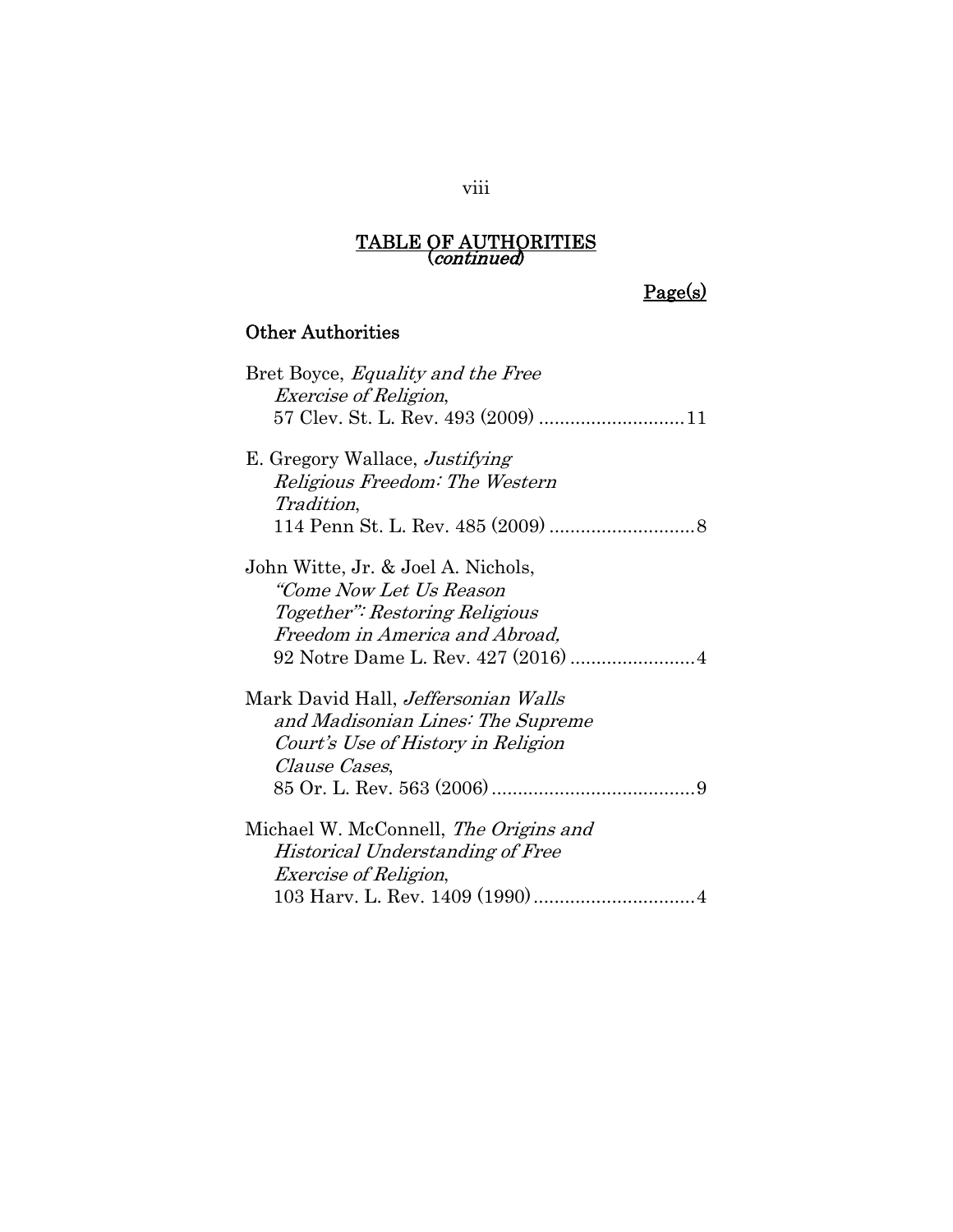Page(s)

Michael W. McConnell, Why is Religious Liberty the "First Freedom"?, 21 Cardozo L. Rev. 1243 (2000) ............................. 5

ix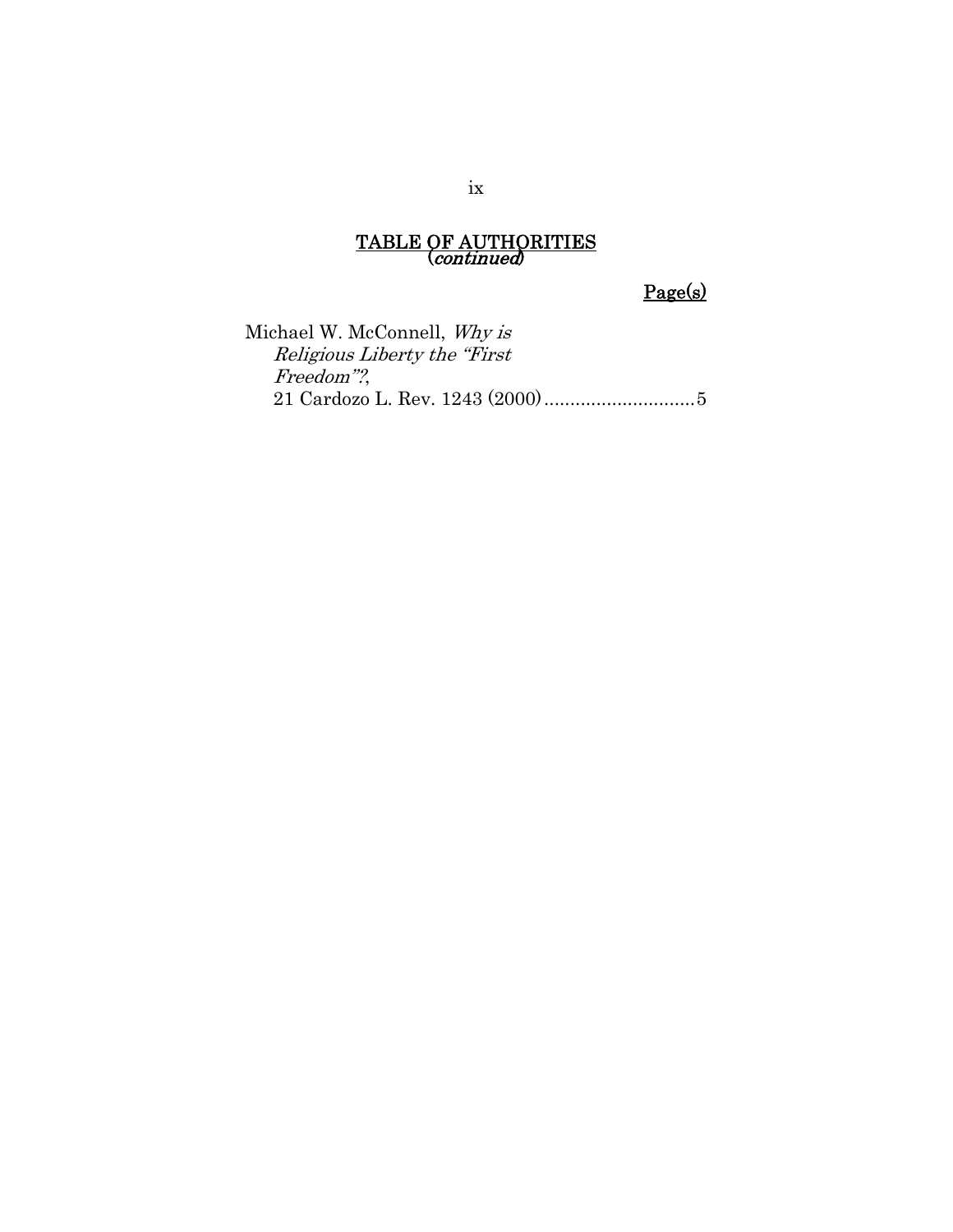#### INTEREST OF AMICI CURIAE

Amici are legal scholars who teach, research, and publish about freedom of religion and the Religion Clauses. Amici have an interest in promoting a robust conception of free exercise that protects all religious individuals, including religious minorities, and in ensuring that the core guarantee of religious liberty that was central to the Framers' conception of fundamental rights is safeguarded by the courts. The names of individual *amici* are listed in the Appendix.<sup>1</sup>

#### INTRODUCTION AND SUMMARY OF ARGUMENT

In seeking relief under the First Amendment's Free Exercise Clause, the Plaintiffs-Respondents ("Plaintiffs") have asked the judiciary to fulfill "this country's commitment to serving as a refuge for religious freedom." Masterpiece Cakeshop, Ltd. v. Colo. Civil Rights Comm'n, 138 S. Ct. 1719, 1737 (2018) (Gorsuch, J., concurring).

The government grounds its efforts to deny Plaintiffs their day in court on the assertion that the state secrets privilege is "firmly rooted in the Constitution" and the Executive's Article II powers, seeking to shield themselves behind the patina of constitutional protections. See Pet'rs' Br. at 2-3, 35-36, 42-47. As the court below explained, however, the state secrets privilege is merely an "evidentiary rule rooted in common law, not constitutional law." Fazaga v. Fed. Bureau of Investigation, 965 F.3d 1015, 1045 (9th Cir.

 $\overline{a}$ 

 $<sup>1</sup>$  All parties have consented to the filing of this brief. Amici</sup> state that this brief was not authored in whole or in part by counsel for any party, and that no person or entity other than *amici* or their counsel made a monetary contribution intended to fund the preparation or submission of this brief.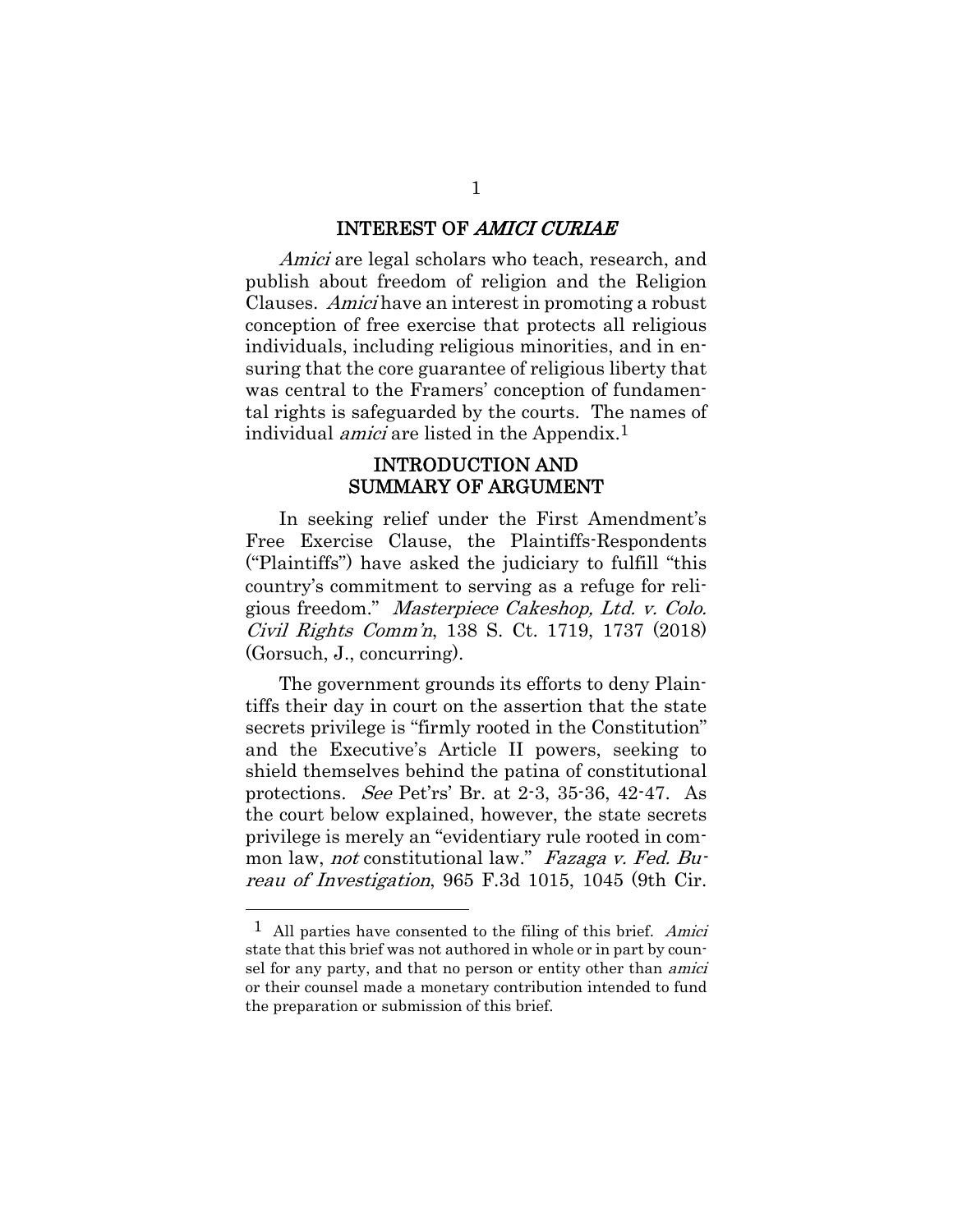2020); see also Resp'ts' Br. 4, 24-25, 58-63. And even if the state secrets privilege has constitutional "overtones," Fazaga, 965 F.3d at 1045, the privilege is not the sole constitutional value at play in this case. On the other side of the equation lies Plaintiffs' right to free exercise, a fundamental right inextricable from the very fabric of our Nation—as well as the judiciary's sacrosanct role in adjudicating constitutional claims. See, e.g., Hamdi v. Rumsfeld, 542 U.S. 507, 532-37 (2004) (plurality opinion).

It is now this Court's responsibility to ensure that the Framers' "commitment to the free exercise of religion as an unalienable right, existing prior to and above ordinary law," is not rendered lip service by the Executive's mere invocation of the state secrets privilege. Korte v. Sebelius, 735 F.3d 654, 673 (7th Cir. 2013). The "bedrock constitutional right" of free exercise, Fulton v. City of Philadelphia, 141 S. Ct. 1868, 1883 (2021) (Alito, J., concurring in the judgment), cannot be so easily cast aside.

#### ARGUMENT

### I. THE FUNDAMENTAL CONSTITUTIONAL PROMISE OF RELIGIOUS LIBERTY IS AT STAKE IN THIS CASE.

Plaintiffs have alleged that the government subjected them to a "dragnet investigation" "[o]ver the course of fourteen months" that "indiscriminately collect[ed] personal information on hundreds and perhaps thousands of innocent Muslim Americans in Southern California," "simply because the targets were Muslim." Joint Appendix ("J.A.") 61-62. As alleged, through a confidential paid informant, the government conducted extensive electronic surveillance on Plaintiffs, amassing "hundreds of hours of video recordings that captured the interiors of mosques,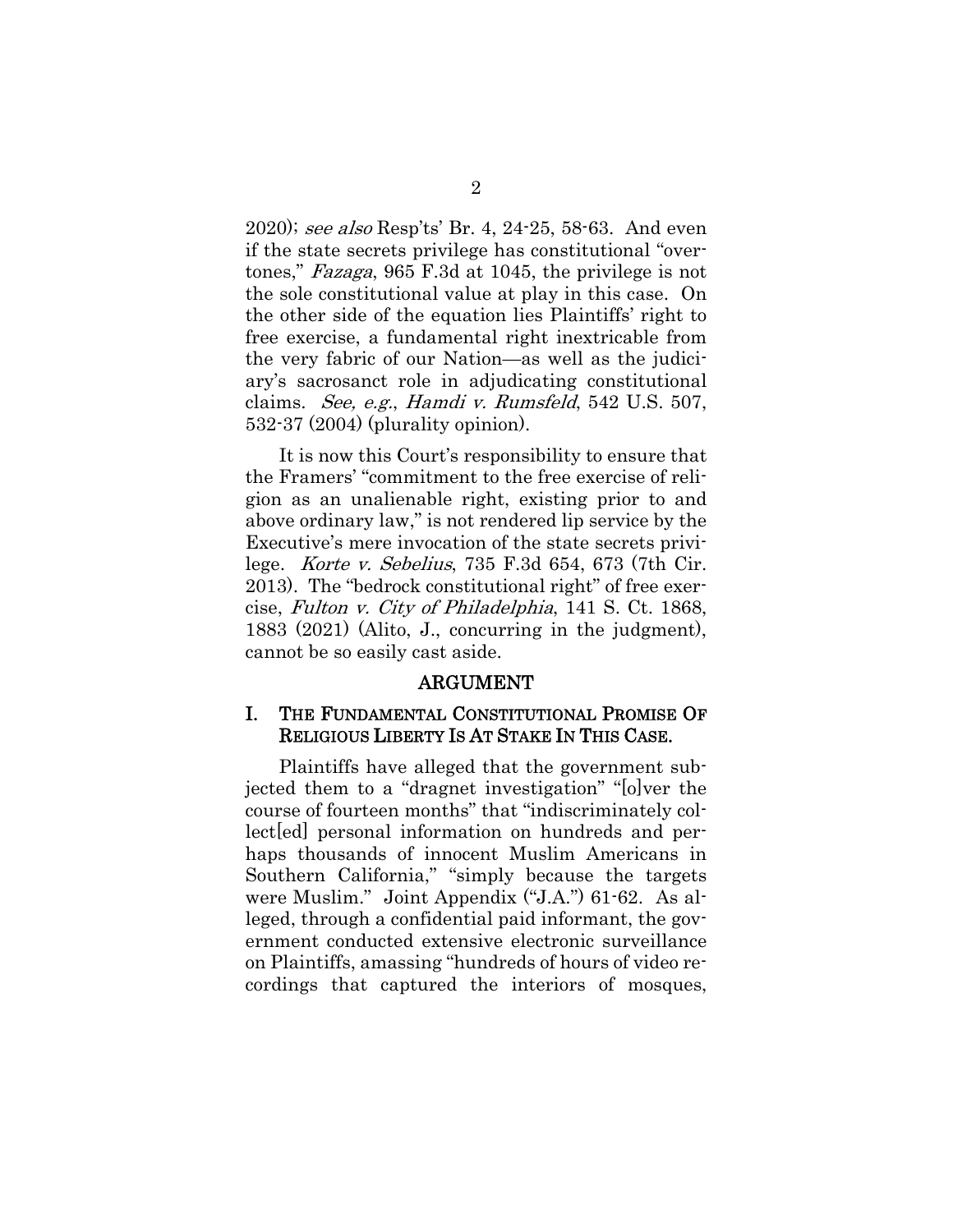homes, businesses, and the associations of hundreds of Muslims"—because they were Muslims. J.A. 108. The government also recorded "thousands of hours" of "conversations," as well as "public discussions, groups, classes, and lectures occurring in mosques and at other Muslim religious and cultural events"—because the targets were Muslims. Id. The informant was told to "gather as much information on as many people in the Muslim community as possible," and even given daily quotas for the number of Muslims from whom he should obtain contact information. J.A. 93-94, 106. If the informant happened to gather information on non-Muslims, the FBI discarded that information. J.A. 103.

These allegations, if  $true$ ,  $2$  would represent as deep an afront to the very character of this nation as can be envisioned. This Court has "time and again held that the government generally may not treat people differently based on the God or gods they worship, or do not worship." Board of Ed. of Kiryas Joel Village Sch. Dist. v. Grumet, 512 U.S. 687, 714 (1994) (O'Connor, J., concurring in part and concurring in the judg-

 $\overline{a}$ 

<sup>2</sup> To be sure, the FBI's confidential informant has already submitted sworn declarations in this case verifying many of Plaintiffs' religious discrimination allegations. For example, the informant declared that his FBI handlers directed him to "meet and get contact information for a certain number of Muslims per day," J.A. 172, to "gather as much information on as many people in the Muslim community as possible," J.A. 173, to "get close to . . . anyone from any mosque without any specific target," J.A. 180, and to "enter and observe Muslim schools whenever possible," J.A. 181. He also averred that his FBI handlers "set aside any non-Muslims who were identified through surveillance [he] performed," J.A. 182, that they "explicitly told [him] that Islam was a threat to America's national security," and that they "were only interested in Muslims," J.A. 182.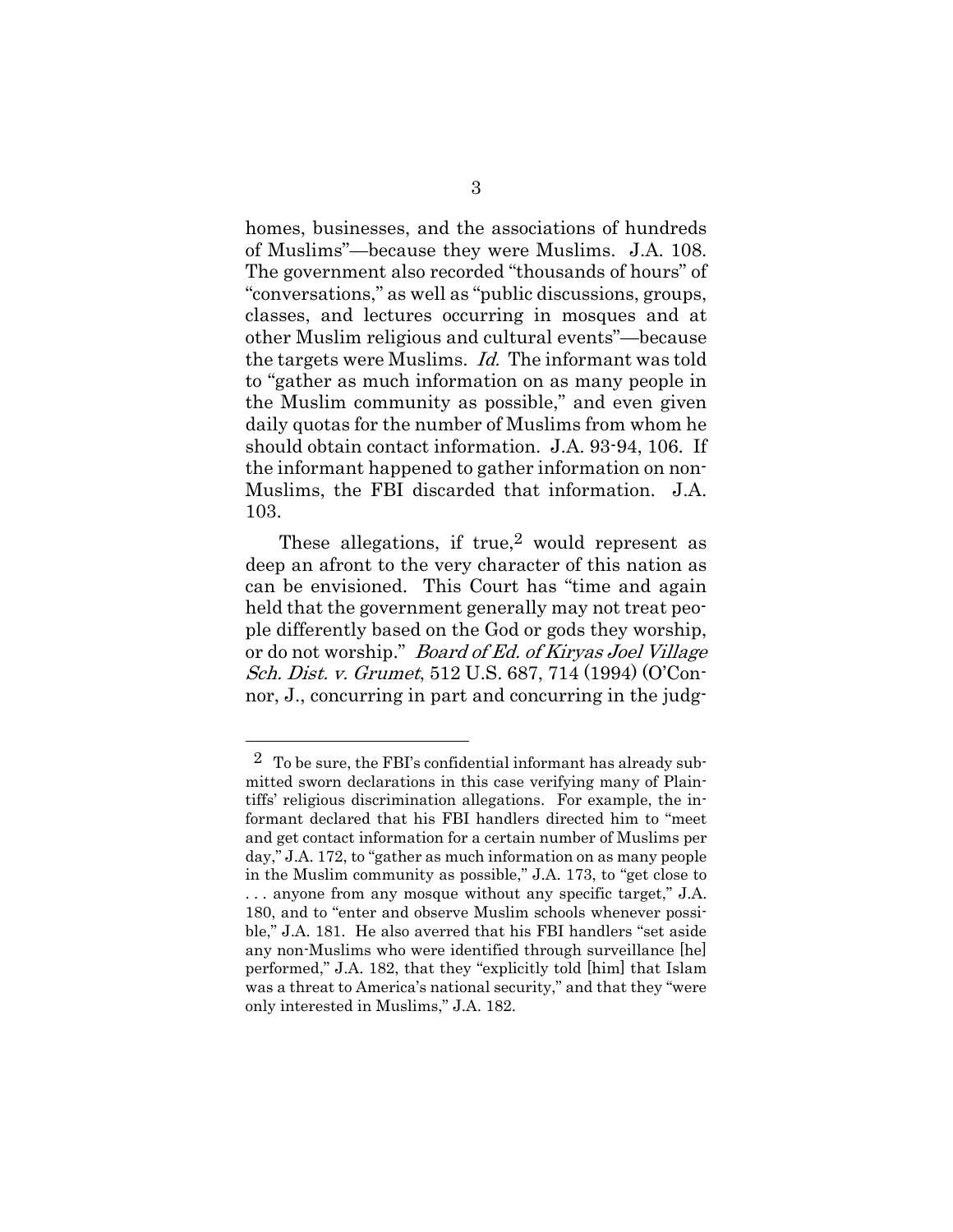ment). To specifically "single[] out for special burdens" an entire community of people "on the basis of [their] religious calling" would be a "profound" "indignity" striking at the heart of what the First Amendment was designed to prohibit. *Locke v. Davey*, 540 U.S. 712, 731 (2004) (Scalia, J., dissenting).

Indeed, it was "historical instances of religious persecution and intolerance that gave concern to those who drafted the Free Exercise Clause of the First Amendment." *Bowen v. Roy*, 476 U.S. 693, 703 (1986). The Framers saw the right to practice religion freely, without government interference, as one of the most crucial rights the new nation would protect. "To them, the freedom to follow religious dogma was one of this nation's foremost blessings, and the willingness of the nation to respect the claims of a higher authority than 'those whose business it is to make laws' was one of the surest signs of its liberality." Michael W. McConnell, The Origins and Historical Understanding of Free Exercise of Religion, 103 Harv. L. Rev. 1409, 1517 (1990). To the Framers, the right to worship freely was universal and extended to all faiths. "As John Adams put it, religious freedom 'resides in Hindoos and Mahometans, as well as in Christians; in Cappadocian monarchists, as well as in Athenian democrats; in Shaking Quakers, as well as in . . . Presbyterian clergy; in Tartars and Arabs, Negroes and Indians'—indeed in '[all] the people of the United States.'" John Witte, Jr. & Joel A. Nichols, "Come Now Let Us Reason Together": Restoring Religious Freedom in America and Abroad, 92 Notre Dame L. Rev. 427, 446 (2016) (quoting Letter from John Adams to John Taylor (Apr. 15, 1814)).

The Framers actualized this broad vision of religious freedom through the Free Exercise Clause,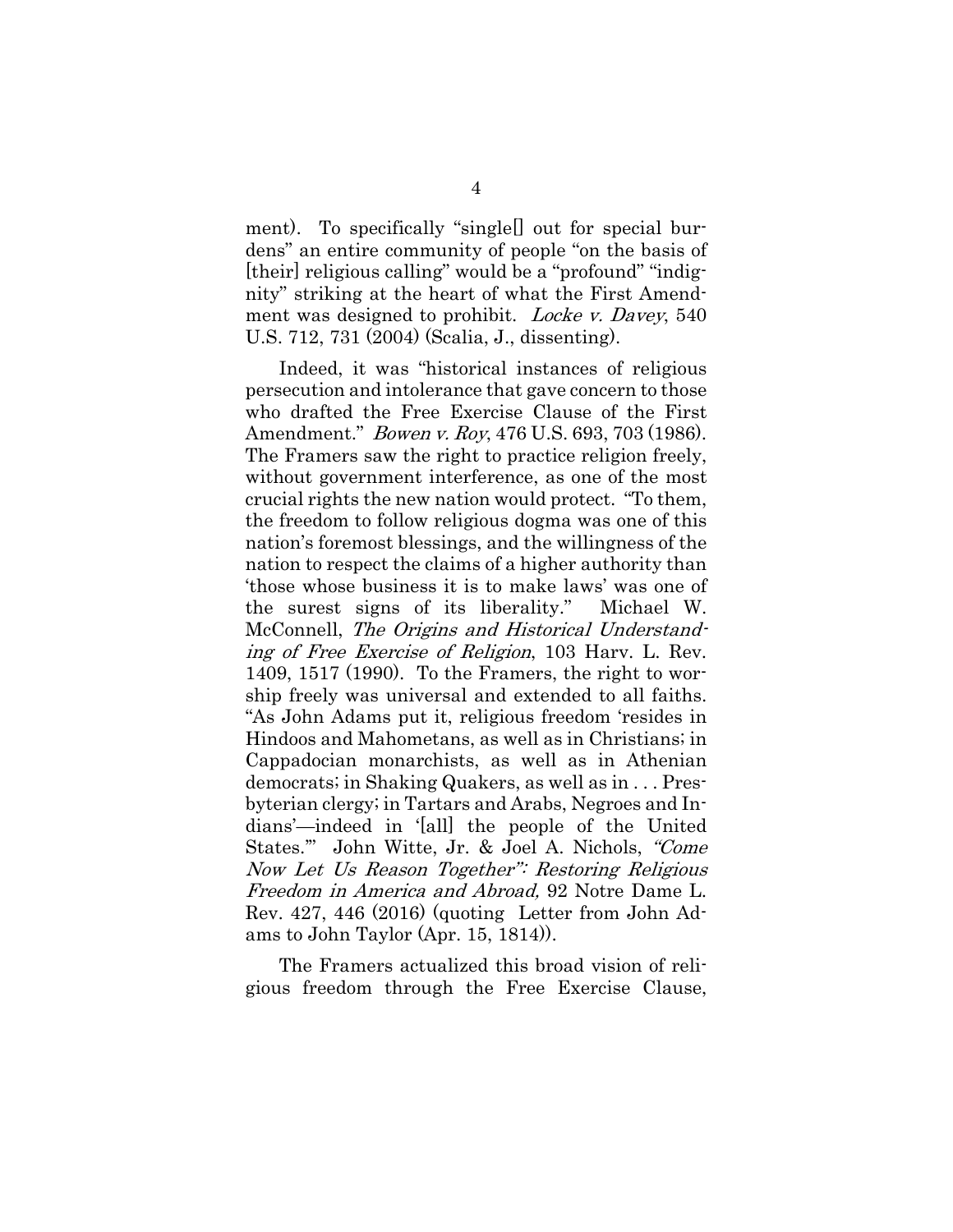which, together with the Establishment Clause, constitute our "first freedoms," taking "pride of place in our hierarchy of constitutional values." Michael W. McConnell, Why Is Religious Liberty the "First Freedom"?, 21 Cardozo L. Rev. 1243, 1243 (2000).

The Free Exercise Clause established a "guarantee that government may not unnecessarily hinder believers from freely practicing their religion" and placed "limits [on] the government's ability to intrude on religious practice." City of Boerne v. Flores, 521 U.S. 507, 549-50 (1997) (O'Connor, J., dissenting). This Court has embraced the Framers' vision of ensuring broad protections for the free exercise of religion, treating "our Nation's fundamental commitment to individual religious liberty," embodied in the First Amendment, as axiomatic. See Emp. Div. v. Smith, 494 U.S. 872, 891 (1990) (O'Connor, J., concurring in the judgment). It has made clear that this protection extends to all, regardless of their faith—but with special concern for the rights of those practicing minority or even disfavored religions, as "the First Amendment was enacted precisely to protect the rights of those whose religious practices are not shared by the majority and may be viewed with hostility." Id. at 902; accord Church of the Lukumi Babalu Aye, Inc. v. City of Hialeah, 508 U.S. 520, 531-32 (1993). The Court has insisted on giving the Free Exercise Clause "broad meaning" "in the light of its history and the evils it was designed forever to suppress." Everson v. Bd. of Educ. of Ewing, 330 U.S. 1, 14-15 (1947); see also Church of the Lukumi Babalu Aye, 508 U.S. at 532 (noting that "it was 'historical instances of religious persecution and intolerance that gave concern to those who drafted the Free Exercise Clause'" (citation omitted)).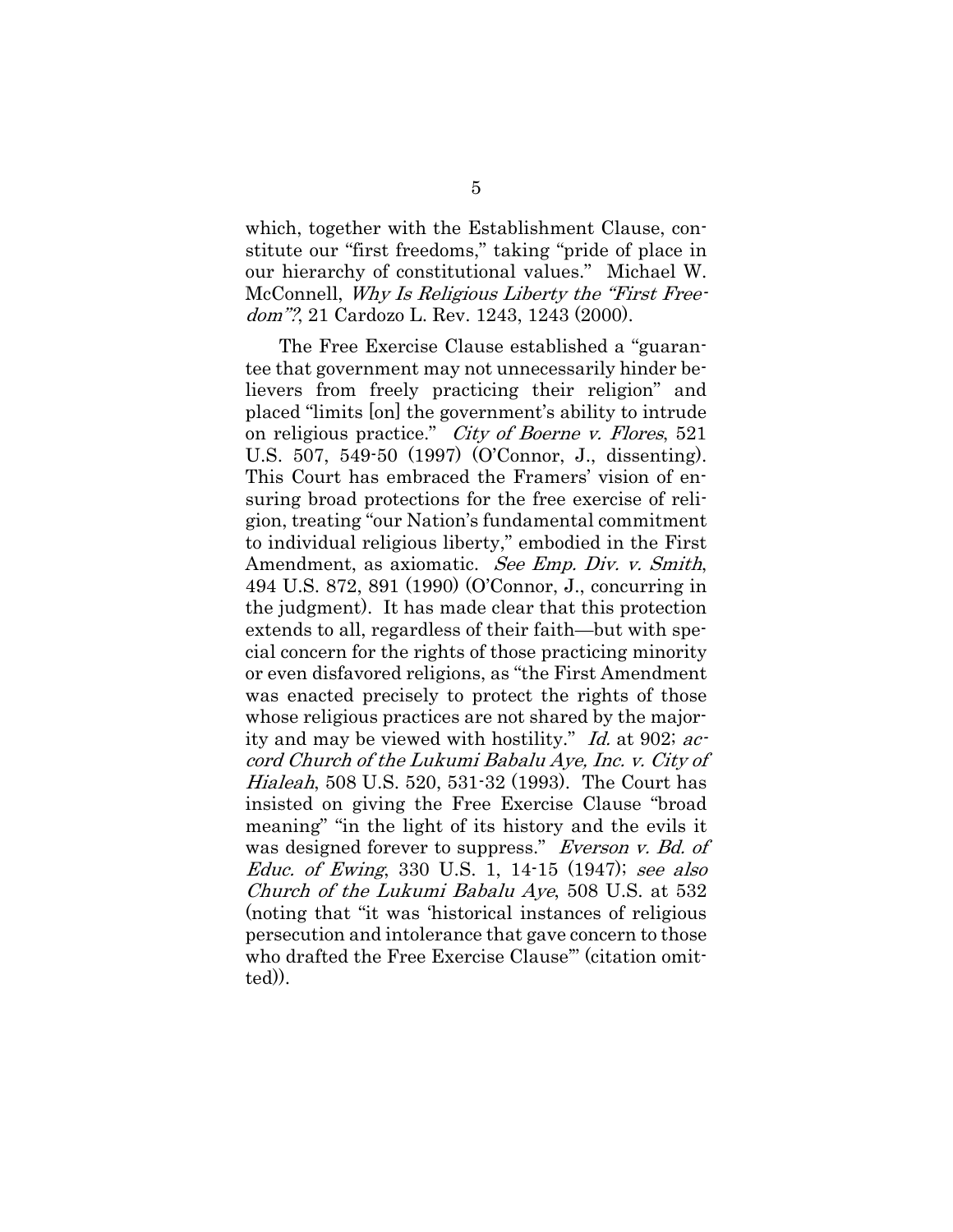Moreover, this Court has long noted that the Free Exercise Clause's "purpose is to secure religious liberty in the individual by prohibiting any invasions thereof by civil authority." Sch. Dist. of Abington Twp. v. Schempp, 374 U.S. 203, 223 (1963). The Framers expressed that purpose through the provision's text, as "the ordinary meaning of 'prohibiting the free exercise of religion' was [in 1791] (and still is) forbidding or hindering unrestrained religious practices or worship." Fulton, 141 S. Ct. at 1896 (Alito, J., concurring). Accordingly, this Court has "made clear that the government, if it is to respect the Constitution's guarantee of free exercise, cannot" act in a manner that is "hostile to the religious beliefs of affected citizens," Masterpiece Cakeshop, 138 S. Ct. at 1731, since any such intrusion on religious liberty "is odious to our Constitution," Trinity Lutheran Church of Columbia, Inc. v. Comer, 137 S. Ct. 2012, 2025 (2017).

This commitment to prohibiting government intrusion on religious liberty has held steadfast even when courts may otherwise be inclined to defer to the political branches. As Justice Kavanaugh recently noted, even when faced with an "emergency or crisis" usually best left to the "politically accountable officials," any "judicial deference" to which those politically accountable officials may be entitled "does not mean wholesale judicial abdication, especially when important questions of religious discrimination . . . are raised." Roman Cath. Diocese of Brooklyn v. Cuomo, 141 S. Ct. 63, 73-74 (2020) (Kavanaugh, J., concurring).

Although there is no dispute here that the Executive may invoke, and has invoked, the state secrets privilege, that Executive prerogative does not require on the other end "judicial abdication." Id. at 74. As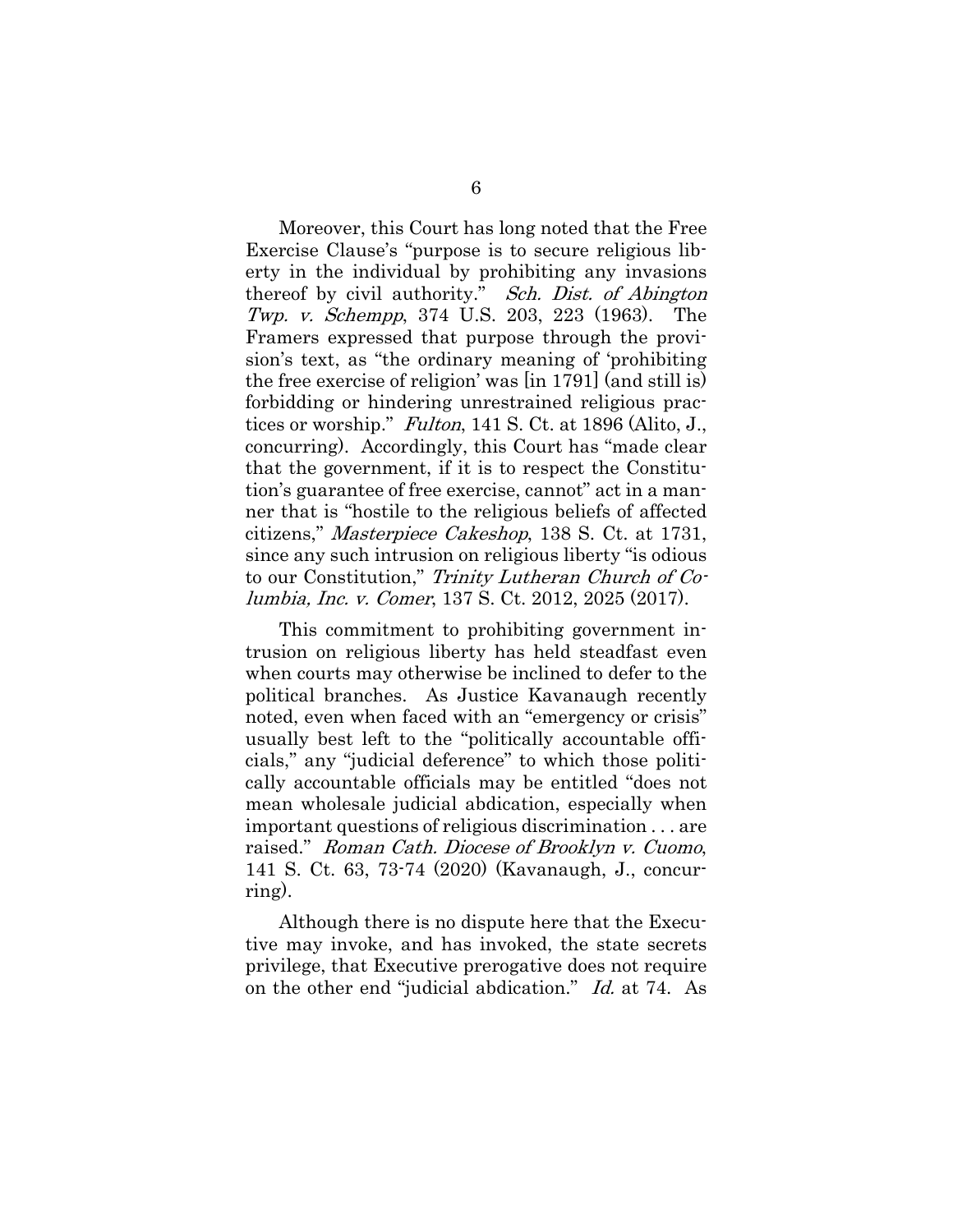Plaintiffs have cogently explained, the Foreign Intelligence Surveillance Act ("FISA") provides a ready framework with which to adjudicate their religious discrimination claims, notwithstanding the invocation of the Reynolds state secrets privilege. If it were otherwise, the rights so deeply enshrined in the First Amendment would be without a remedy whenever the Executive claimed the privilege, thereby reducing these fundamental freedoms—inextricable from the very Founding of the nation—to "a meaningless scholasticism." Wood & Selick v. Compagnie Generale Transatlantique, 43 F.2d 941, 943 (2d Cir. 1930) (Hand, J.).

#### II. TO GIVE FULL EFFECT TO THE FREE EXERCISE CLAUSE, INDIVIDUALS WHOSE RELIGIOUS LIBERTIES ARE INFRINGED MUST BE PROVIDED AN AVENUE TO SEEK JUDICIAL REDRESS.

As fundamental to the nation's system of laws as the right to free exercise is the "right of every individual to claim the protection of the laws, whenever he receives an injury." Marbury v. Madison, 5 U.S. (1 Cranch) 137, 163 (1803); see also, e.g., Uzuegbunam v. Preczewski, 141 S. Ct. 792, 800 (2021) (a plaintiff subject to a violation of a legal right "must of necessity have a means to vindicate and maintain [the right]" (alteration in original)). Religious liberty rights would be a dead letter, no matter how prominently displayed in the text of the First Amendment, if they could not be enforced in court. The government's efforts to shut the courthouse doors to Plaintiffs' religious discrimination claims threatens to bring about this precise scenario. If it is given sanction by this Court, the government will have every opportunity and incentive to employ the same tactic in future cases involving the alleged targeting of religious individuals, be they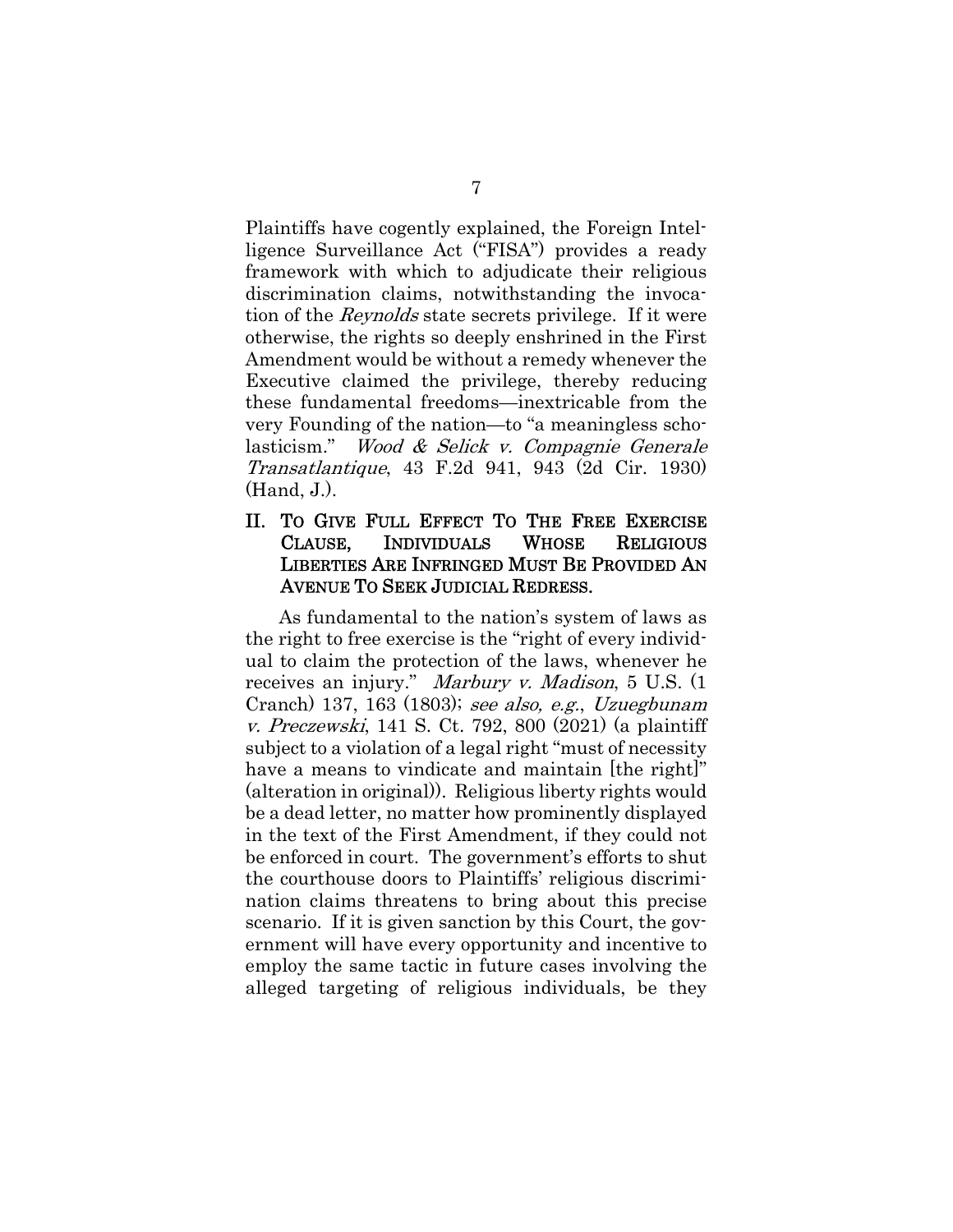Muslims, Catholics, Jews, Mormons, Sikhs, Buddhists or otherwise. Law enforcement officials will know, when turning their sights on adherents of disfavored faiths, that they are functionally immune from suit no matter how clearly established the laws they are going to be violating, so long as they conduct their activities under the banner of national security and a court accepts the government's claim of secrecy.

The Framers would be surprised to learn that Plaintiffs' free exercise claims are barred, not on their merits but from being heard at all, simply because the government's actions are deemed "secret." By "adopt[ing] and incorporat[ing] the widely-recognized natural and inalienable right of each person to worship God according to his or her own conviction and conscience" into the Constitution, the Framers turned the idea of religious freedom into a legally protected right. E. Gregory Wallace, Justifying Religious Freedom: The Western Tradition, 114 Penn St. L. Rev. 485, 488 (2009). As this Court has explained, the "very purpose" of placing religious freedom within the Bill of Rights was to "withdraw" that "fundamental right[]" "from the vicissitudes of political controversy, to place [it] beyond the reach of majorities and officials and to establish [it] as [a] legal principle<sup>[]</sup> to be  $ap$ plied by the courts." W. Va. State Bd. of Educ. v. Barnette, 319 U.S. 624, 638 (1943) (emphasis added).

Indeed, this Court has repeatedly made clear that judicial fora are presumptively open to litigants seeking to vindicate their constitutional rights. See, e.g., Bowen v. Mich. Acad. of Fam. Physicians, 476 U.S. 667, 681 n.12 (1988) (observing that construing a statute "to deny a judicial forum for constitutional claims" would raise "serious constitutional question[s]"); Weinberger v. Salfi, 422 U.S. 749, 762 (1975) (noting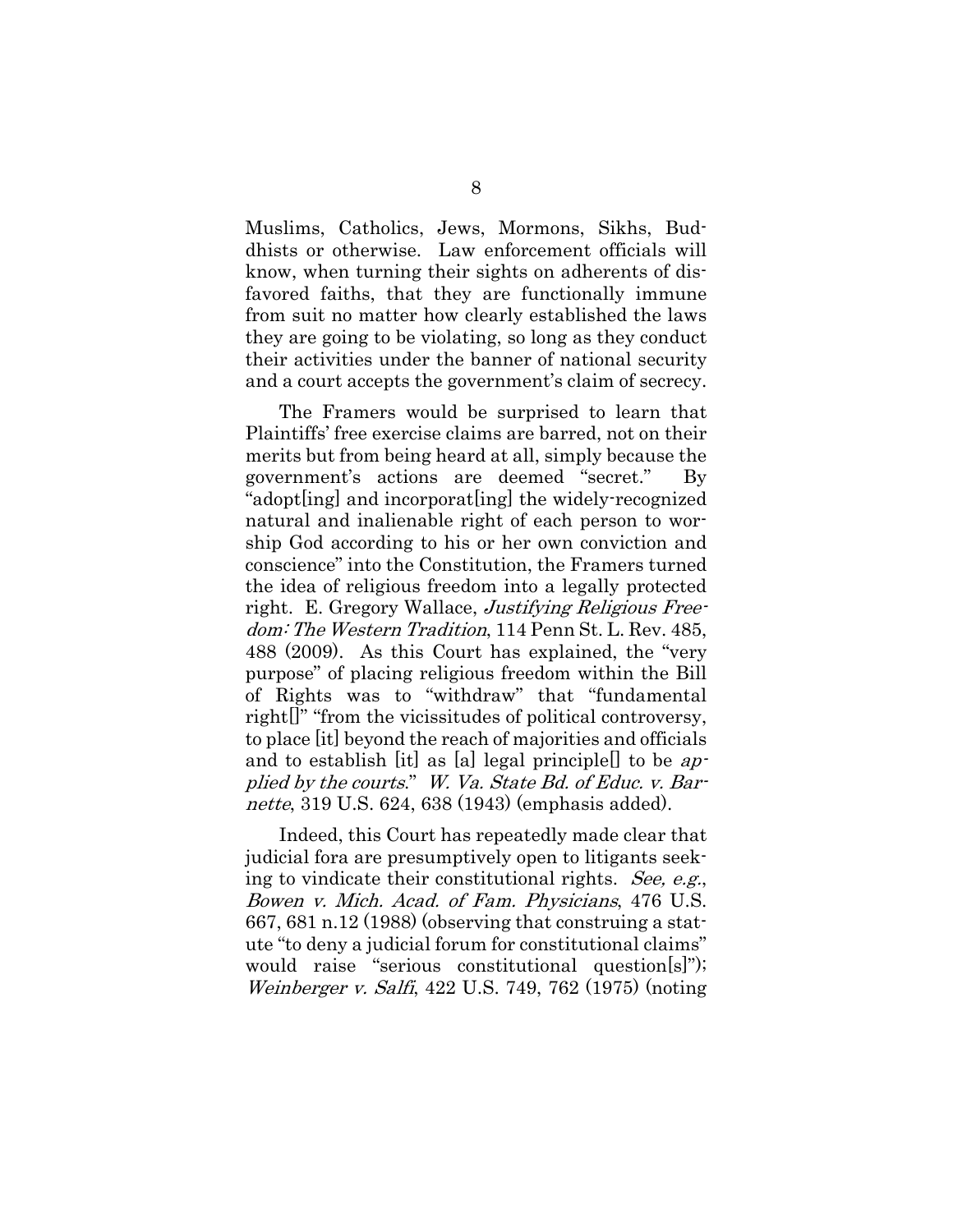that a restriction on judicial review of constitutional challenges, whereby "absolutely no judicial consideration of the issue would be available," would be "extraordinary"). Because the judiciary is the "ultimate interpreter of the Constitution," it is the judiciary's "responsibility" to review claims alleging violations of constitutional rights. Baker v. Carr, 369 U.S. 186, 211 (1962).

Cases concerning the Religion Clauses are no exception. By one commentator's count, since Reynolds v. United States, 98 U.S. 145 (1878), the Court's first Religion Clauses case,<sup>3</sup> this Court has decided at least "115 cases in which at least four Justices considered the Free Exercise or Establishment Clause (or both) to raise substantial issues." Mark David Hall, Jeffersonian Walls and Madisonian Lines: The Supreme Court's Use of History in Religion Clause Cases, 85 Or. L. Rev. 563, 565 (2006).

Claimants alleging religious discrimination under the First Amendment have long been able to at least have their day in court, if not always succeed on the merits. See, e.g., Niemotko v. Maryland, 340 U.S. 268, 269, 272-73 (1951) (Jehovah's Witnesses successfully challenged convictions stemming from discriminatory refusal to grant park permit); McDaniel v. Paty, 435 U.S. 618, 621, 629 (1978) (Baptist minister won challenge of state law disqualifying ministers from hold-

l

<sup>3</sup> An earlier case involving the Free Exercise Clause was decided in 1845, but because the Bill of Rights was only applied to the federal government at the time, the Court merely stated that "[t]he Constitution makes no provision for protecting the citizens of the respective states in their religious liberties; this is left to the state constitutions and laws." Permoli v. Municipality No. 1 of City of New Orleans, 44 U.S. (3 How.) 589, 609 (1845).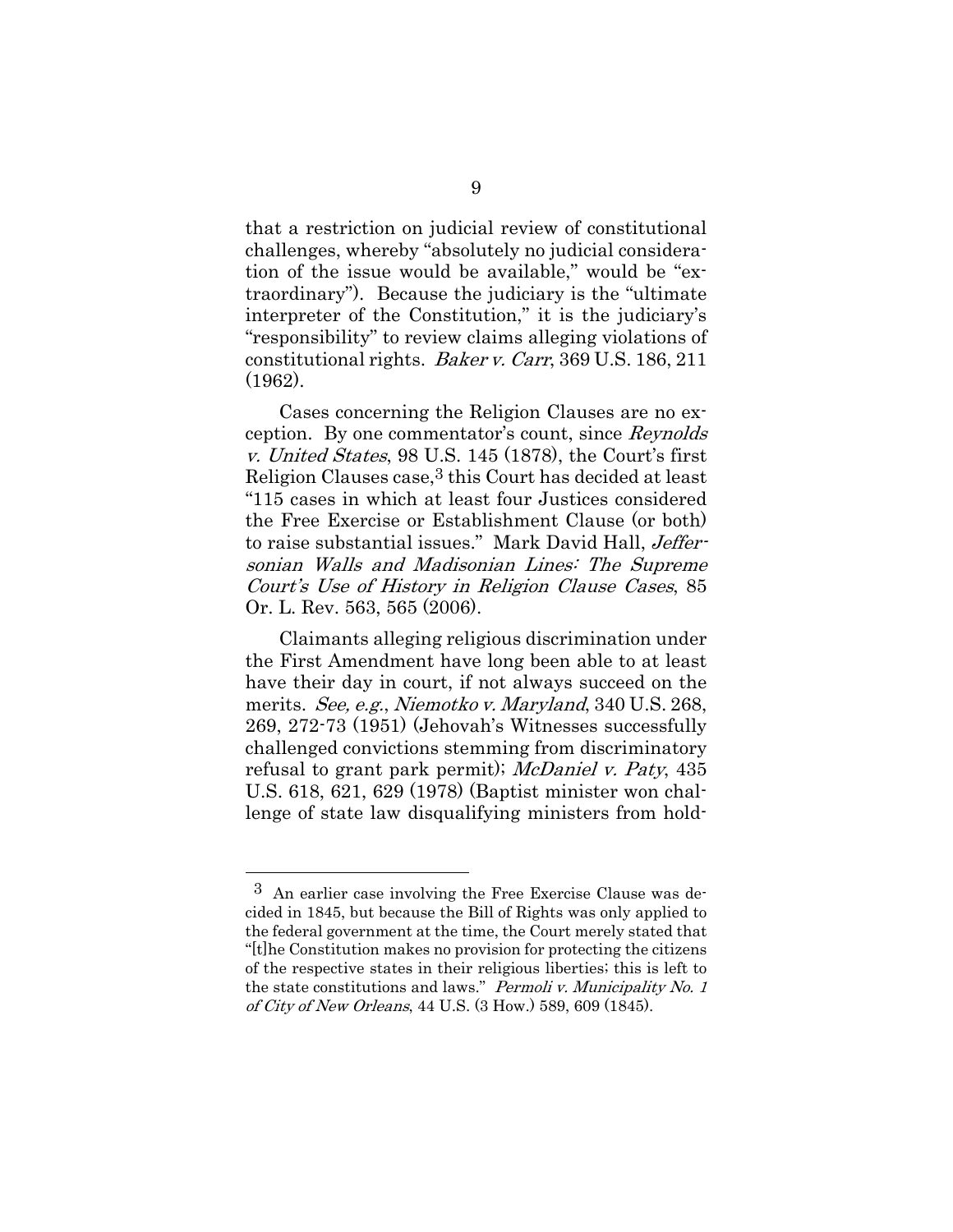ing certain public offices); Church of the Lukumi Babalu Aye, 508 U.S. at  $524-28$ , 547 (adherents to the Santeria religion won challenge to city ordinances targeting a faith practice); Locke, 540 U.S. at 715-18 (student sued state officials for refusing to award a scholarship solely because he was pursuing a devotional theology degree); Roman Cath. Diocese of Brooklyn, 141 S. Ct. at 65-67 (per curiam) (religious groups granted injunction against New York governor's COVID-19-related order as discriminatory toward houses of worship).

In a legal system where "[r]ights. . . do not exist in a vacuum," but rather "to protect persons from injuries to particular interests," Carey v. Piphus, 435 U.S. 247, 254 (1978), claimants have been provided a suite of tools to facilitate vindicating their religious freedom rights in federal court. Congress enacted Section 1983, for example, specifically to provide an avenue of judicial relief to redress constitutional injury. Indeed, the "very purpose" of Section 1983 was to "interpose the federal courts between the States and the people, as guardians of the people's federal rights—to protect the people from unconstitutional action under color of state law, whether that action be executive, legislative, or judicial." *Mitchum v. Foster*, 407 U.S. 225, 242 (1972); see also, e.g., Church of the Lukumi Babalu Aye, 508 U.S. at 528-32 (Section 1983 suit brought to vindicate religious discrimination claim); cf. Bivens v. Six Unknown Named Agents of Fed. Bureau of Narcotics, 403 U.S. 388 (1971) (implied cause of action for constitutional deprivation by federal officers). Similarly, Congress enacted Section 1985 to provide a cause of action for conspiracies to interfere with civil rights, with the purpose of "stifl[ing] the serious classbased deprivation of constitutional rights by private parties." Trawinski v. United Tech., 313 F.3d 1295,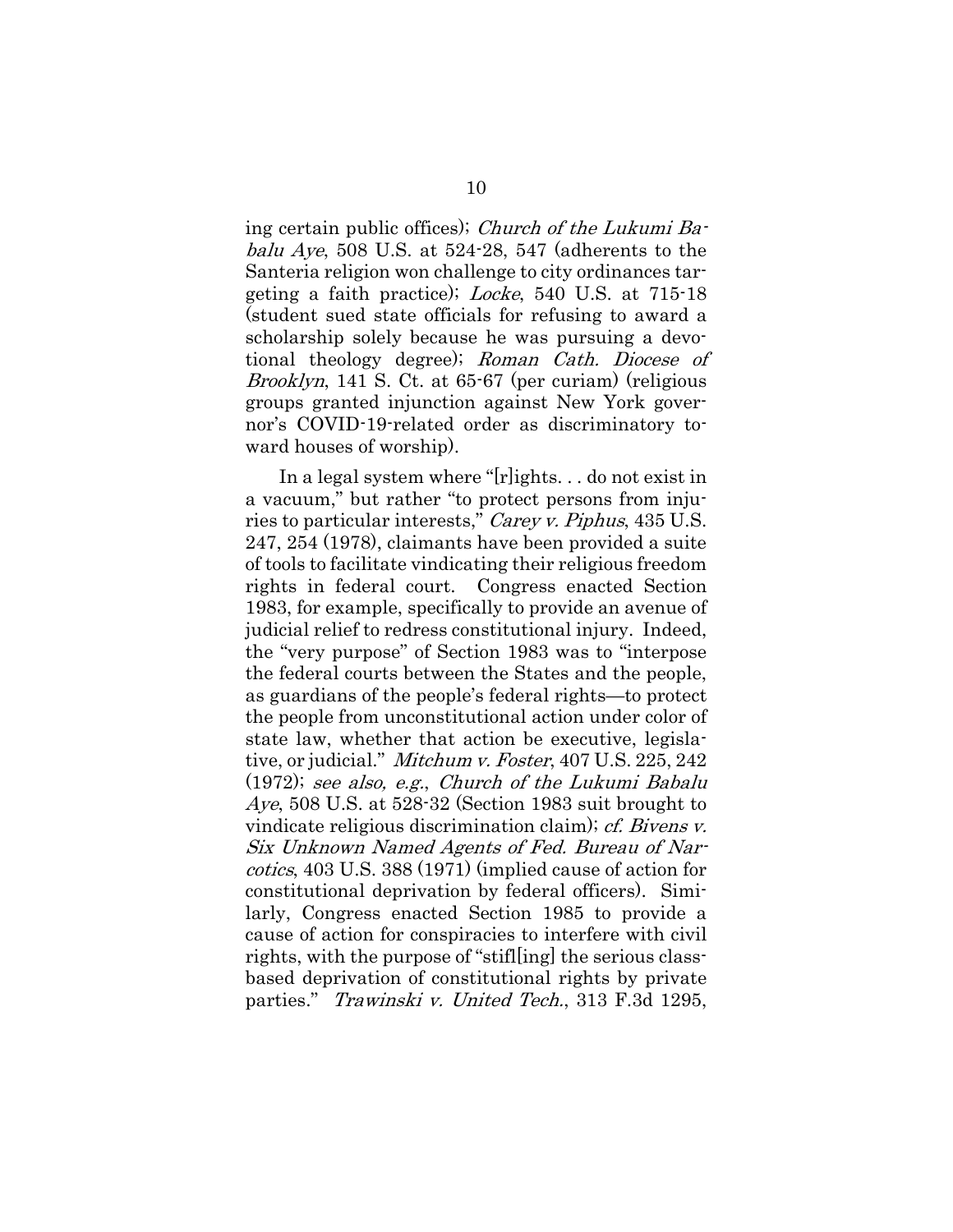1299 (11th Cir. 2002); LeBlanc-Sternberg v. Fletcher, 67 F.3d 412, 416-17, 427, 431 (2d Cir. 1995) (religionbased Section 1985 claim).

Congress has also specifically sought to expand religious liberty claims by enacting such laws as the Religious Freedom Restoration Act of 1993 ("RFRA"), codified at 42 U.S.C.  $\S$  2000bb *et seq.*, and the Religious Land Use and Institutionalized Persons Act of 2000 ("RLUIPA"), codified at 42 U.S.C. § 2000cc et seq. See Burwell v. Hobby Lobby Stores, Inc., 573 U.S. 682, 693-96 (2014) (explaining that "Congress enacted RFRA in 1993 in order to provide very broad protection for religious liberty" by subjecting even laws of "general applicability" to strict scrutiny if they "substantially burden a person's exercise of religion," and noting that RLUIPA is to be "construed in favor of a broad protection of religious exercise, to the maximum extent permitted [by statute] and the Constitution").

It would be perverse, in light of this national history and the federal courts' role as "guardians of the people's federal rights," Mitchum, 407 U.S. at 242, to allow the dismissal of religious discrimination claims due solely to the Executive invocation of an evidentiary rule, without any judicial review of Plaintiffs' serious and troubling allegations. "[P]art of the enormous historical significance of the Free Exercise Clause is that it was one of the first constitutional embodiments of a principle of equality that was later broadened to other spheres." Bret Boyce, Equality and the Free Exercise of Religion, 57 Clev. St. L. Rev. 493, 523 (2009). Denying religious adherents a legal remedy for the egregious violation of that "principle of equality" would make a mockery of not only that principle, enshrined in the First Amendment and since "broadened to other spheres," *id.*, but also that "very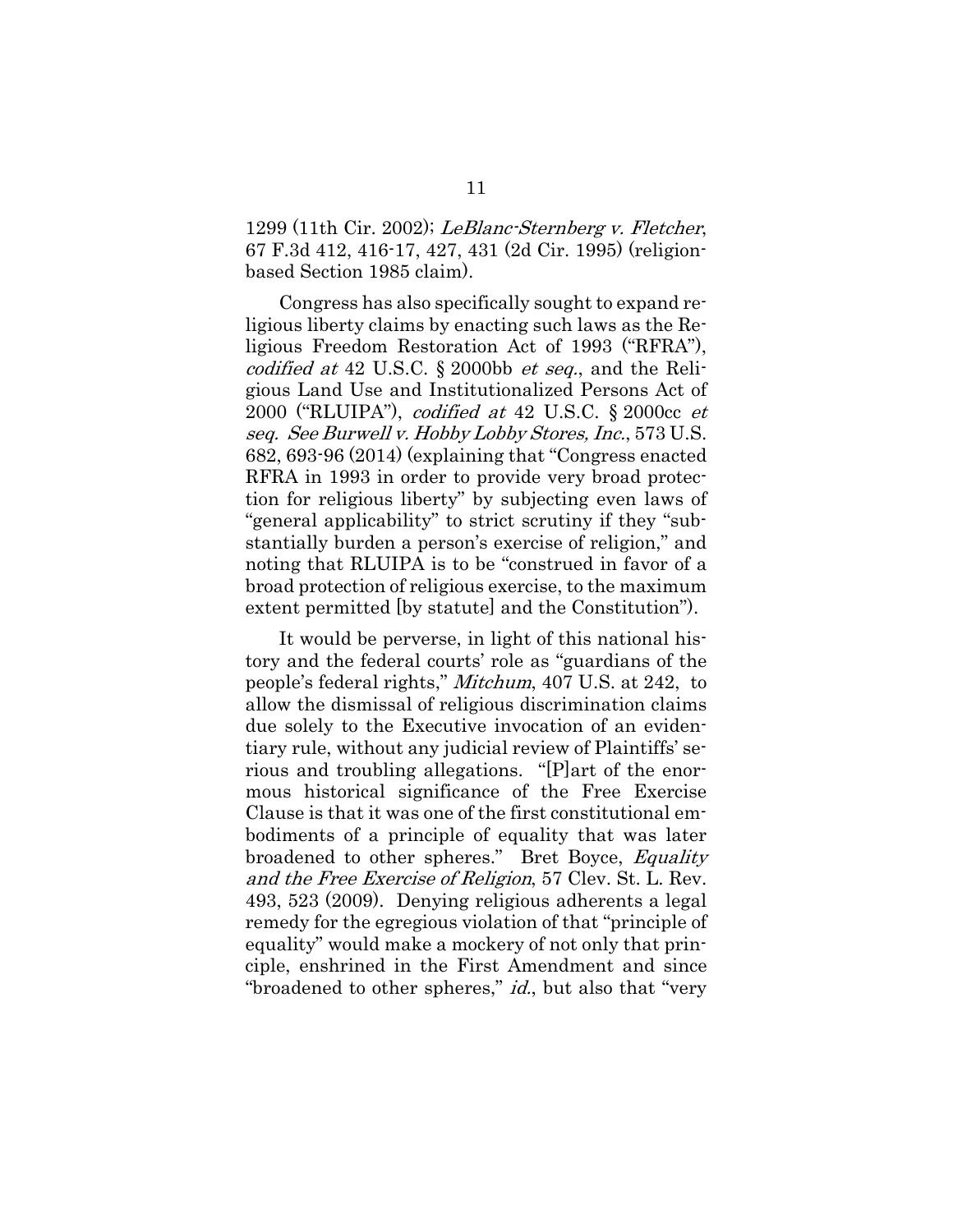essence of civil liberty"—the "right of every individual to claim the protection of the laws." Marbury, 5 U.S. (1 Cranch) at 163.

### III. TO VINDICATE THE FRAMERS' INTENT TO PROTECT FREE EXERCISE, THIS COURT CANNOT PERMIT THE EXECUTIVE'S MERE INVOCATION OF NATIONAL SECURITY CONCERNS TO BLOCK JUDICIAL REVIEW.

The availability of meaningful judicial review of the government's alleged violation of bedrock constitutional rights cannot be permitted to disappear simply because, as here, the Executive asserts national security interests. Cf., e.g., Zivotofsky ex rel. Zivotofsky v. Clinton, 566 U.S. 189, 191, 196 (2012); Japan Whaling Ass'n v. Am. Cetacean Soc'y, 478 U.S. 221, 230 (1986).

"[W]hile the [Executive's] tasks include the protection of the national security and the maintenance of the secrecy of sensitive information, the judiciary's tasks include the protection of individual rights." McGehee v. Casey, 718 F.2d 1137, 1149 (D.C. Cir. 1983); see also N.Y. Times Co. v. United States, 403 U.S. 713, 718-20 (1971) (Black, J., concurring) (emphasizing the need for courts to scrutinize the government's assertion of national security interests where First Amendment interests are at stake). Thus, when constitutional rights and individual liberties are "at stake," even in the context of a national security interest as strong as the war on terror, the Constitution "most assuredly envisions a role" for the judicial branch, "[w]hatever power the United States Constitution envisions for the Executive." Hamdi, 542 U.S. at 532-37.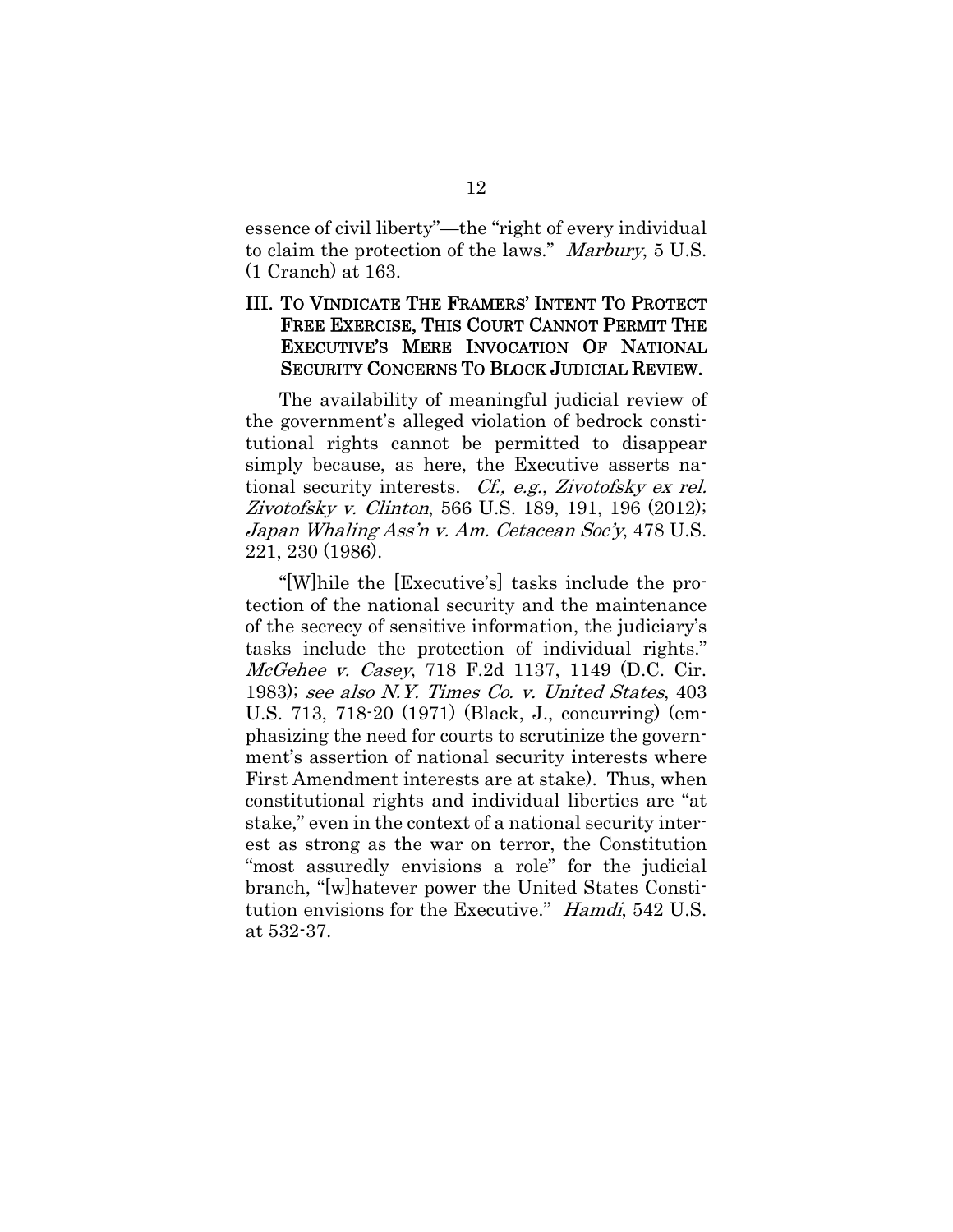Put simply, the "fiat of a government official . . . cannot displace the judicial obligation to enforce constitutional requirements." John Doe, Inc. v. Mukasey, 549 F.3d 861, 882-83 (2d Cir. 2008), as modified (Mar. 26, 2009); see also, e.g., Ralls Corp. v. Comm. on Foreign Inv. in U.S., 758 F.3d 296, 313 (D.C. Cir. 2014) ("[W]e do not automatically decline to adjudicate legal questions if they may implicate foreign policy or national security."). Thus, while courts have afforded significant deference to assertions of Executive privilege, they have also maintained a critical eye over the scope and validity of such assertions. In United States v. Nixon, for example, this Court emphasized that an assertion of executive privilege is not immune from judicial review. 418 U.S. 683, 706 (1974). The Court rejected the President's assertion of an "absolute privilege of confidentiality for all Presidential communications," instead weighing the Presidential privilege against "the legitimate needs of the judicial process" and "resolv[ing] those competing interests in a manner that preserves the essential functions of each branch." *Id.* at 703, 707.

Similarly, in the context of requests for government records under the Freedom of Information Act, codified at 5 U.S.C. § 552, courts review, routinely and as a matter of course, an agency's invocation of the national security exemption to withhold information. See, e.g., N.Y. Times Co. v. U.S. Dep't of Just., 756 F.3d 100, 115, 120 (2d Cir. 2014) (determining, after in camera review, that certain Department of Defense documents were required to be disclosed); ACLU v. Dep't of Def., 492 F. Supp. 3d 250, 261-62 (S.D.N.Y. 2020) (rejecting the agency's privilege claims after review of a classified submission). Courts have also emphasized the need for "meaningful judicial review" of executive branch decisions to issue National Security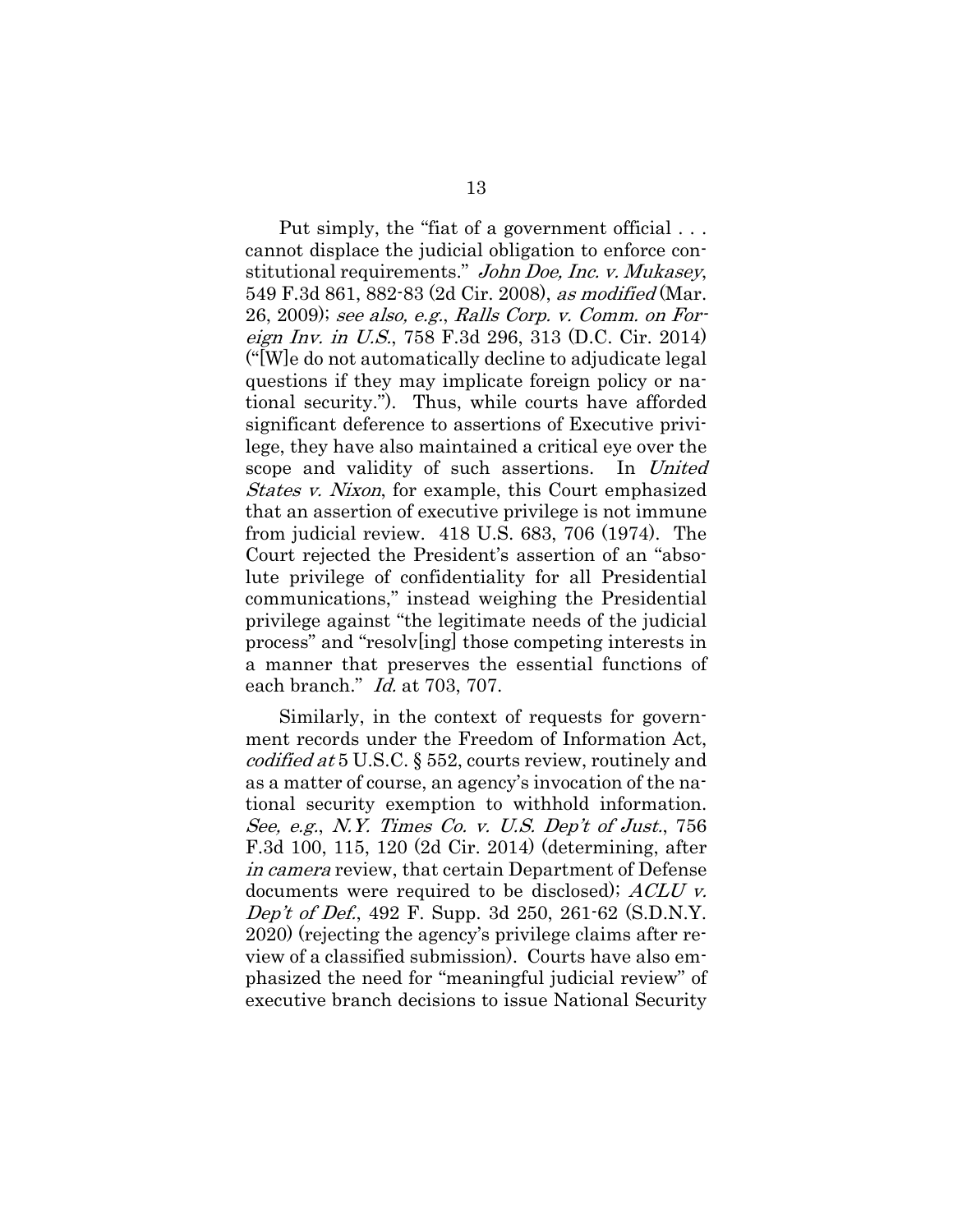Letters ("NSL") in light of the First Amendment concerns at stake. Mukasey, 549 F.3d at 882. NSLs are administrative subpoenas to electronic communication service providers for non-content information, typically accompanied by a nondisclosure requirement forbidding the recipient from disclosing the request on the grounds that doing so could endanger national security or cause certain other enumerated harms. See 18 U.S.C. § 2709. While courts "will normally defer to the Government's considered assessment of why disclosure in a particular case may result in an enumerated harm related to such grave matters as international terrorism or clandestine intelligence activities, [a court] cannot . . . uphold a nondisclosure requirement on a conclusory assurance that such a likelihood exists." Mukasey, 549 F.3d at 881.

So, too, courts must scrutinize the Executive's assertion of the state secrets privilege. "[A] court must not merely unthinkingly ratify the executive's assertion of absolute privilege, lest it inappropriately abandon its important judicial role." In re United States, 872 F.2d 472, 475 (D.C. Cir. 1989). Courts thus routinely undertake a "skeptical" in camera review of classified affidavits or other materials to ensure the privilege is properly applied. Reynolds, 345 U.S. at 10; Al-Haramain Islamic Found., Inc. v. Bush, 507 F.3d 1190, 1203 (9th Cir. 2007) (judiciary must "review the [secret] documents with a very careful, indeed a skeptical, eye"); see also, e.g., Ellsberg v. Mitchell, 709 F.2d 51, 58 (D.C. Cir. 1983) ("it is essential that the courts continue critically to examine" assertions of the privilege).

The judiciary's role, of course, is not limited to assessing the validity of privilege assertions—its "task[] [of] protect[ing] . . . individual rights" would be left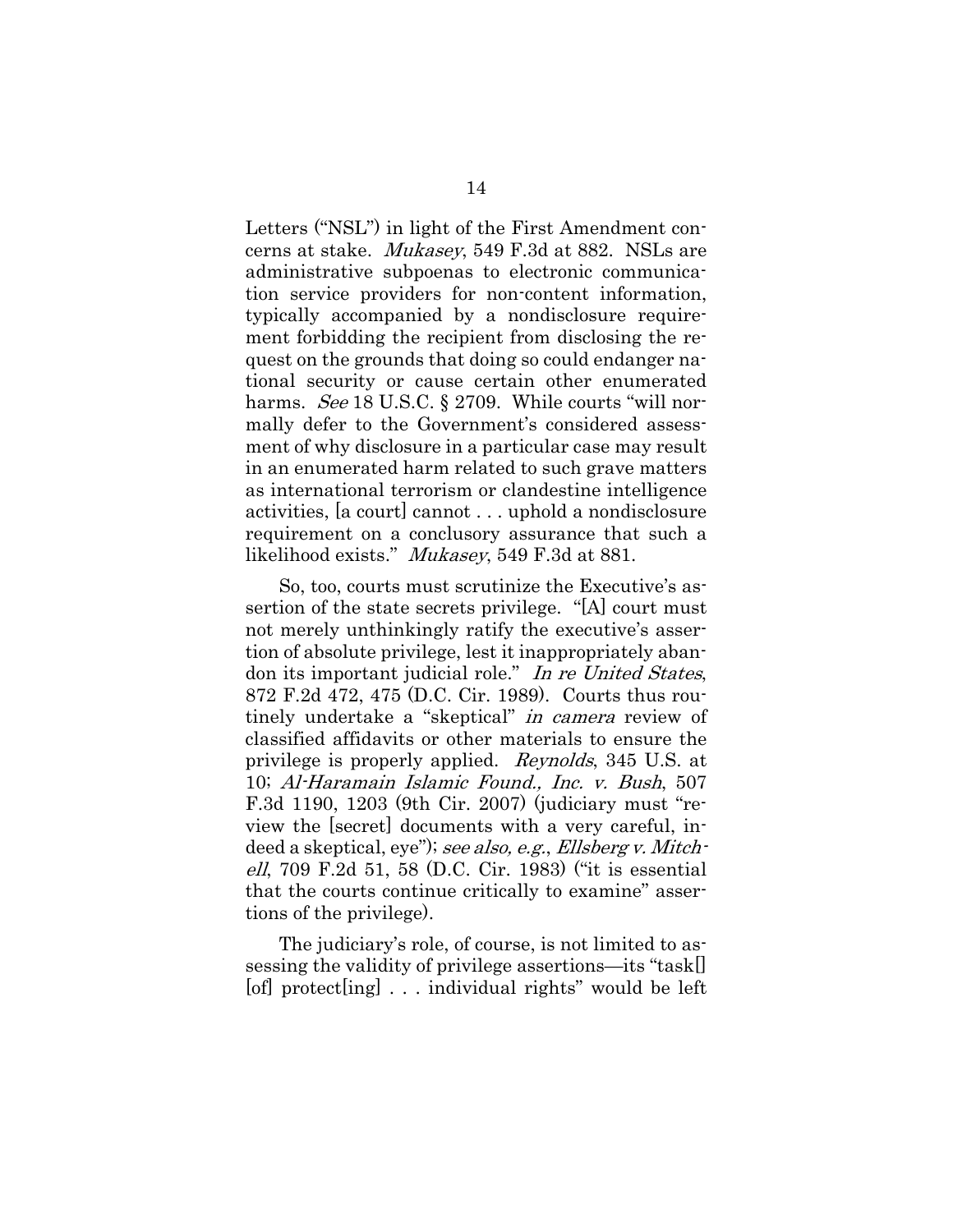unfulfilled if dismissal were to automatically follow invocation of the Reynolds privilege. McGehee, 718 F.2d at 1149. Indeed, courts do "not look[] favorably upon broad assertions by the United States that certain subject matters are off-limits for judicial review," recognizing that "[d]ismissal of a suit, and the consequent denial of a forum without giving the plaintiff her day in court, . . . is indeed draconian." In re Sealed Case, 494 F.3d 139, 151 (D.C. Cir. 2007) (alteration in original) (quoting In re United States, 872 F.2d at 477). And more generally, this Court has warned that "national-security concerns must not become a talisman used to ward off inconvenient claims—a 'label' used to 'cover a multitude of sins."" Ziglar v. Abbasi, 137 S. Ct. 1843, 1862 (2017) (quoting Mitchell v. Forsyth, 472 U.S. 511, 523 (1985)).

Thus, taking a measured approach against the risk of government overreach, some courts have specifically maintained the availability of a judicial forum to vindicate rights even in the face of the state secrets privilege. For example, in *Ellsberg*, the court—despite upholding most of the government's assertions of the state secrets privilege—reversed the district court's dismissal of the action, holding that key remaining issues could be "resolved by the trial judge through use of appropriate in camera procedures." 709 F.2d at 69; see also id. at 69 n.77 (noting that the "legitimacy of recourse to such [*in camera*] procedures, when feasible and otherwise unavoidable, is beyond dispute"). In In re Sealed Case, the court likewise held that the "evidentiary privilege" should not be used to "eliminate substantive rights from the outset." 494 F.3d at 151. Rather, the district court was di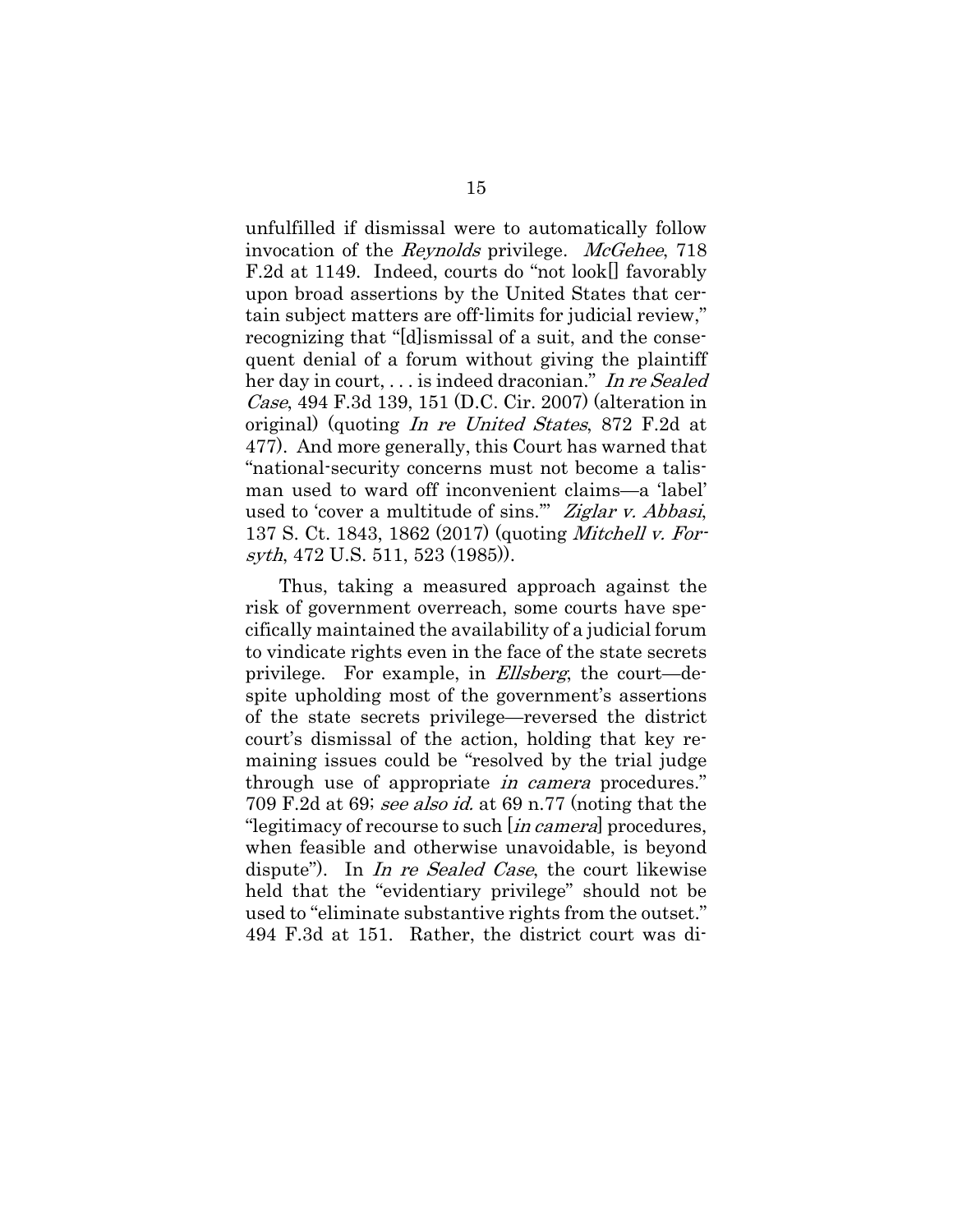rected on remand to assess the merits of the government's proffered defense in "appropriately tailored in camera review of the privileged record." Id.<sup>4</sup>

Similarly, in *In re United States*, the court endorsed the district court's refusal to dismiss the action (and its decision to take an "item-by-item" determination of privilege) because "with evidentiary control," the "litigation could proceed without jeopardizing national security." 872 F.2d at 478; see also id. at 481- 82 (Ginsburg, J., concurring and dissenting) (endorsing the Ellsberg court's decision to "consider the merits of the privileged defense on an ex parte, in camera basis" and noting that "[t]here is no reason why the Government in this case, to the extent that its defense rests upon materials covered by its state secret privilege, cannot use the in camera procedure suggested in Ellsberg").

In an analogous context, this Court rejected the CIA Director's argument that allowing the constitutional claims of an allegedly wrongfully terminated plaintiff to proceed would impermissibly entail "extensive 'rummaging around' in the [CIA's] affairs to the detriment of national security." Webster v. Doe, 486 U.S. 592, 594-96, 604 (1988). The Court held instead that the National Security Act, on which the CIA Director relied, could not be read to preclude constitutional claims, and that the district court's "latitude to

l

<sup>4</sup> In Molerio v. FBI, then-Judge Scalia dismissed a First Amendment claim not simply because the state secrets privilege applied, but because in the course of the in camera analysis of whether the privilege applied, the court had assured itself that reviewed evidence rendered the plaintiff's First Amendment claim meritless—that is, the court considered the merits of the case using the same *in camera* procedures that it had to undertake in any event to assess the validity of the privilege assertion. 749 F.2d 815, 825 (D.C. Cir. 1984).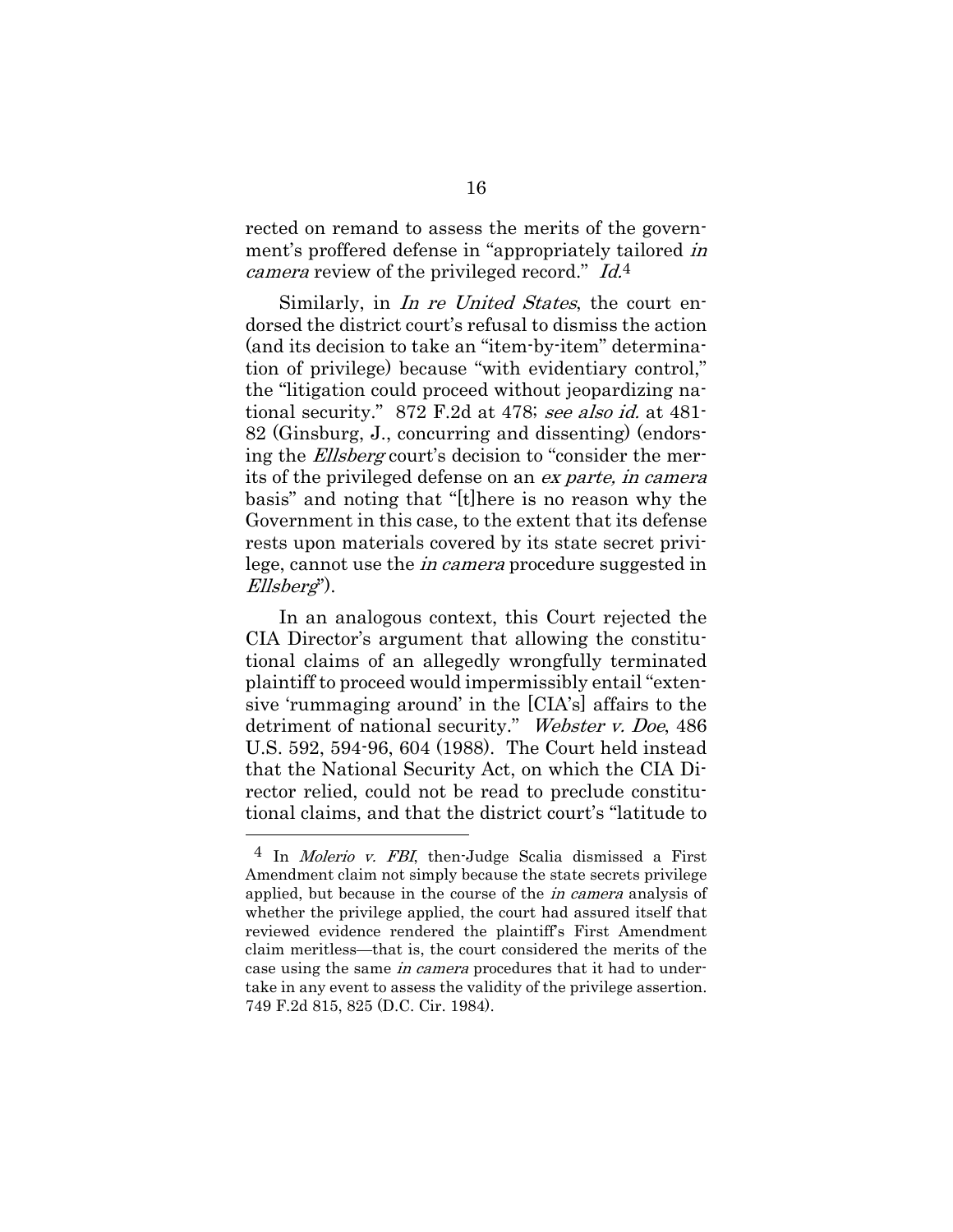control any discovery process" would be sufficient to balance the "need for access to proof [to] support a colorable constitutional claim" and the CIA's needs for "confidentiality." Id. at 604. The ex parte, in camera procedure provided through FISA here offers exactly the kind of evidentiary "control," id., that obviates the "draconian" recourse of denying a forum to Plaintiffs "without giving [them their] day in court," In re Sealed Case, 494 F.3d at 151.5

This is particularly so given that the state secrets privilege invoked here is a mere evidentiary rule. See Fazaga, 965 F.3d at 1045; Resp'ts' Br. 4, 24-25, 58-63. The invocation of such a rule should not be permitted to completely deny a forum for judicial review of allegations of violations of fundamental constitutional rights, as this Court has often recognized. For example, in Washington v. Texas, the Court weighed the Sixth Amendment right to compulsory process for ob-

 $\overline{a}$ 

<sup>5</sup> The Individual-Capacity Respondents argue that other constitutional interests—due process and the Seventh Amendment jury right—should also factor into this Court's analysis. Tidwell & Walls Br. at 21-30; Allen, Armstrong & Rose Br. at 9-13. To the extent the FBI's decision to invoke the state secrets privilege threatens to infringe its own agents' constitutional rights, "this is a regrettable position for the government to be placed in [but] is in part caused by its own doing." Cf. United States v. Dawlett, 787 F.2d 771, 776 n.7 (1st Cir. 1986). That should not weigh in favor of, or result in, denying Plaintiffs the opportunity to vindicate their own constitutional rights; rather, the government should bear the burden of accommodating the interests on its side. Allowing the government and its agents to violate express constitutional rights and then rely on other constitutional doctrines to escape any responsibility for their actions would, moreover, result in "gamesmanship" that unacceptably "leaves plaintiffs with no court in which to pursue their claims." Cf. Arrigoni Enterprises, LLC v. Town of Durham, 136 S. Ct. 1409, 1411 (2016) (Thomas, J., dissenting from denial of certiorari).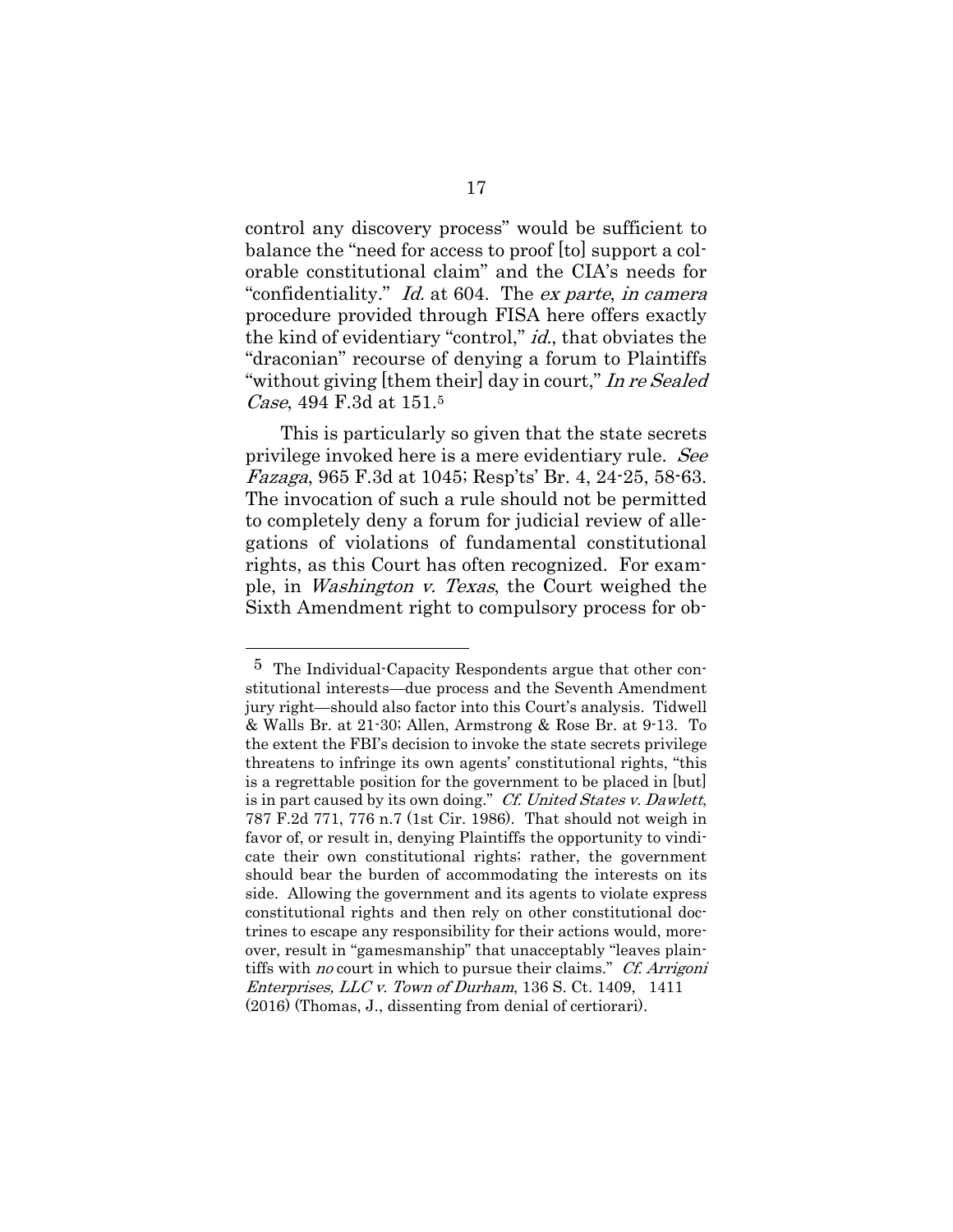taining supporting witnesses against state evidentiary rules preventing defendants from introducing accomplices as witnesses. 388 U.S. 14, 22 (1967). In permitting the introduction of such accomplice testimony, the Court made clear that "[t]he Framers of the Constitution did not intend to commit the futile act of giving to a defendant the right to secure the attendance of witnesses whose testimony he had no right to use." Id. at 23.

More recently, in *Pena-Rodriguez v. Colorado*, the Court held that the "no-impeachment rule" which generally prohibits a juror from testifying about the jury's deliberations during an inquiry into the validity of a verdict or indictment, and with centuries-old roots in the common law—must yield to constitutional values where a "juror makes a clear statement that indicates he or she relied on racial stereotypes or animus to convict a criminal defendant." 137 S. Ct. 855, 861, 864-65, 869 (2017). Citing the Fourteenth Amendment and noting that its "central purpose . . . was to eliminate racial discrimination emanating from official sources in the States," the Court held that allowing racial bias to persist in the justice system would result in "loss of confidence in jury verdicts, a confidence that is a central premise of the Sixth Amendment trial right." Id. at 867, 869. Thus, to preserve the fundamental rights enshrined by the Sixth and Fourteenth Amendments, that Court held that the no-impeachment rule must "give way" in cases of clear racial bias and permit the trial court to "consider the evidence of the juror's statement and any resulting denial of the jury trial guarantee." Id. at 869.

Here, the national "commitment" to religious freedom is no less an imperative of our "heritage" than the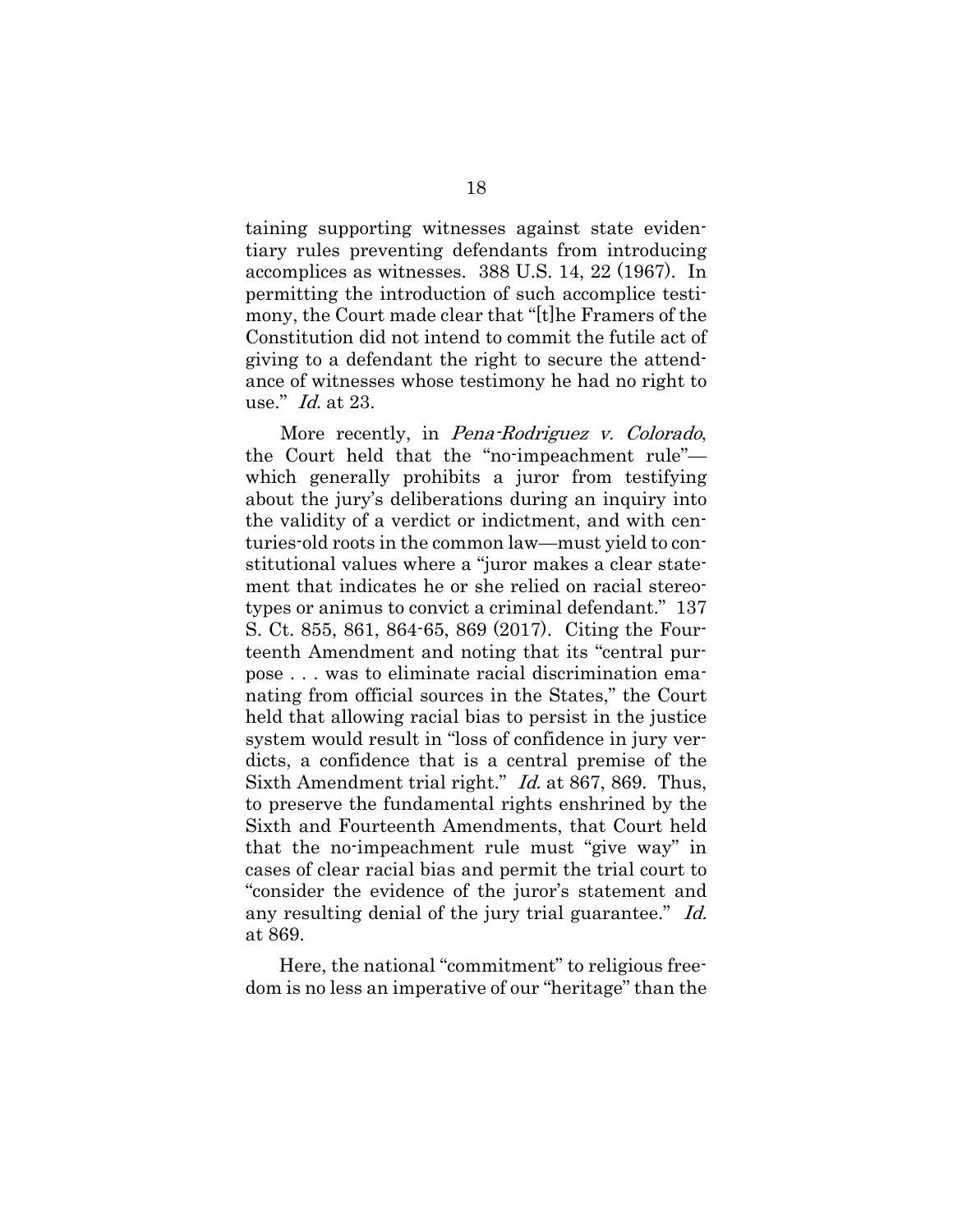Fourteenth Amendment's goal of eradicating racial bias. Id. at 867. And just as even centuries-old common law rules like the no-impeachment rule must "give way" when their operation would conflict with core constitutional rights, so here the state secrets privilege must not be allowed to completely foreclose Plaintiffs' ability to vindicate their First Amendment rights. To paraphrase Justice Scalia, "we do not think the Framers meant to leave the [First] Amendment's protection[s] to the vagaries of the rules of evidence." Crawford v. Washington, 541 U.S. 36, 61 (2004).

As this Court has long recognized, "[t]he danger that high federal officials will disregard constitutional rights in their zeal to protect the national security is ... real." *Mitchell*, 472 U.S. at 523. The judiciary must not simply bow to the Executive's assertion of privilege and allow the shield of "national security" to potentially "cover a multitude of sins." Id. Indeed, Congress, through FISA—specifically, the ex parte, in *camera* process provided by 50 U.S.C.  $\S 1806(f)$ —has already provided a means to protect the Executive's legitimate concerns motivating the assertion of the state secrets privilege while providing a forum for plaintiffs to vindicate their First Amendment rights, without an all-or-nothing choice between disclosure and dismissal.

This Court, in other words, should resolve this case "in a manner that preserves the essential functions of each branch," Nixon, 418 U.S. at 707—by giving effect to this *congressionally* directed procedure for obtaining meaningful *judicial review* when the  $Ex$ ecutive invokes national security in an effort to quash claims sounding in fundamental rights.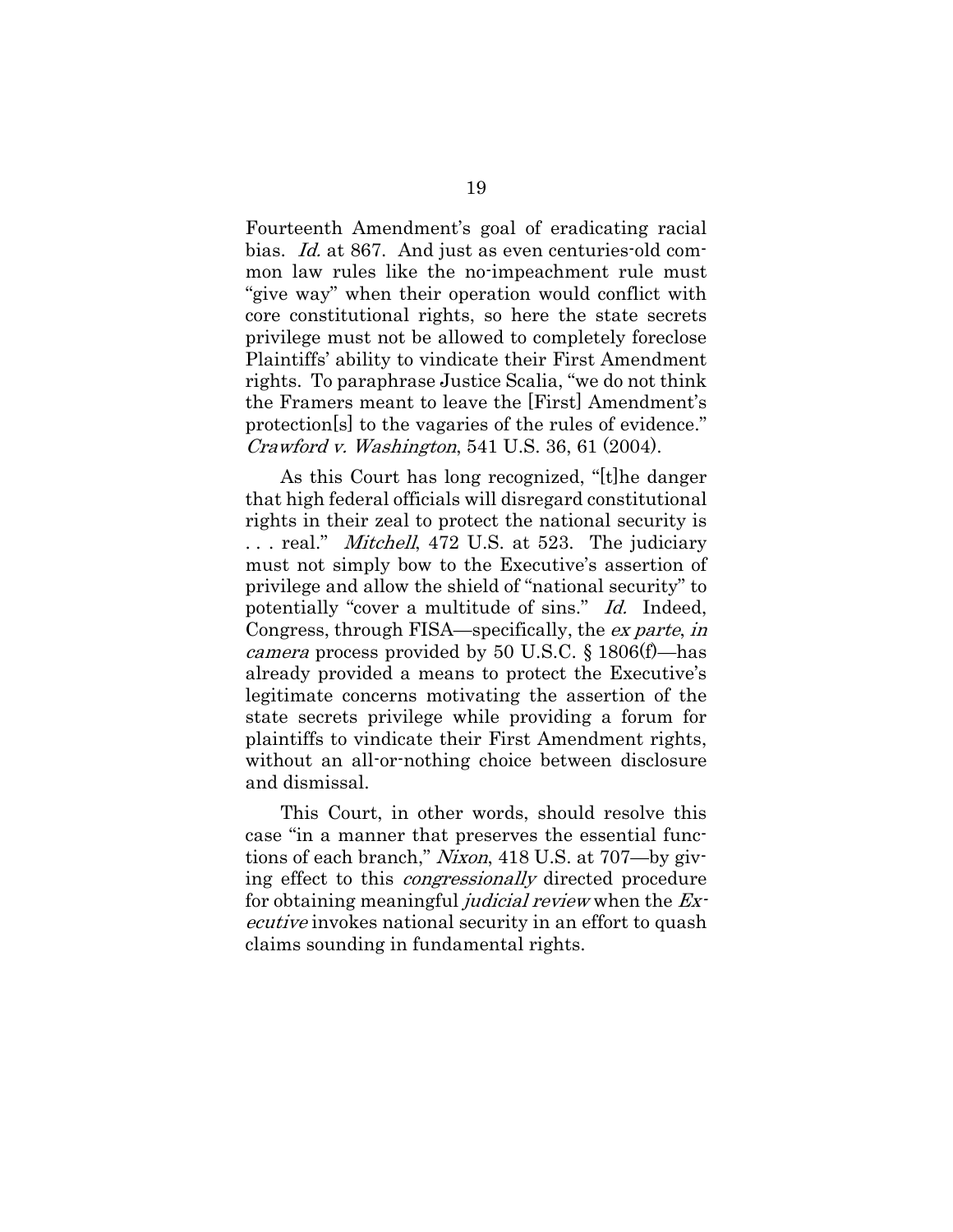### **CONCLUSION**

The judgment of the United States Court of Appeals for the Ninth Circuit should be affirmed.

Respectfully submitted.

AKIVA SHAPIRO Counsel of Record TIMOTHY SUN STEVEN SPRIGGS ALEXANDRA PERLOFF-GILES GIBSON, DUNN & CRUTCHER LLP 200 Park Avenue New York, NY 10166 (212) 351-4000 ashapiro@gibsondunn.com

Counsel for Amici Curiae

September 28, 2021